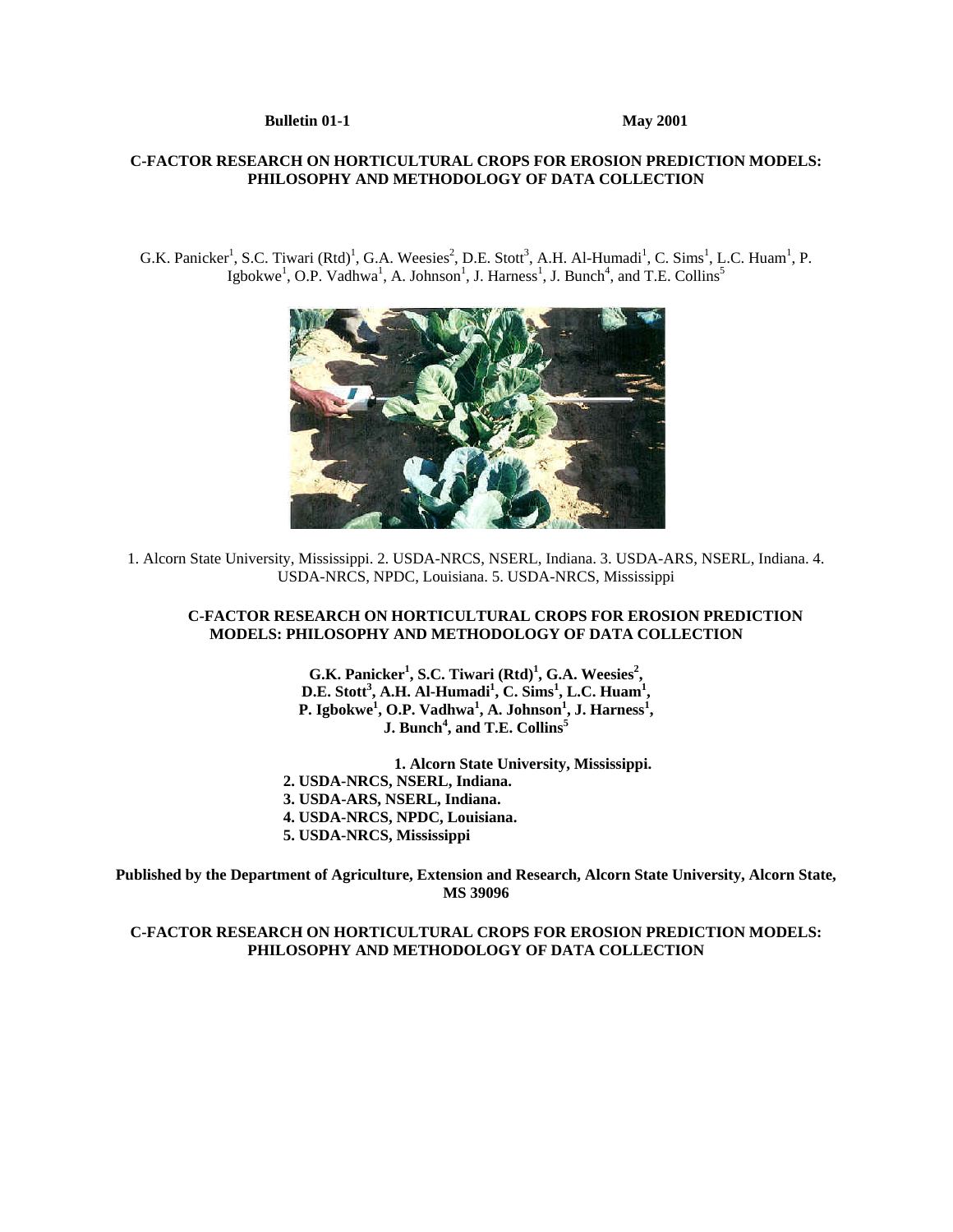## **ABSTRACT**

 Even though research and education systems have transformed agriculture from a traditional to a high technology sector, soil erosion still remains as a major universal problem to agricultural productivity. The Universal Soil Loss Equation (USLE) and its replacement, the Revised Universal Soil Loss Equation (RUSLE), are the most widely used of all soil erosion prediction models. Of the five factors in RUSLE, the cover and management (C) factor is the most important one from the standpoint of conservation planning because land use changes meant to reduce erosion are represented here. Even though the RUSLE is based on the USLE, this modern erosion prediction model is highly improved and updated. Alcorn State University entered into a cooperative agreement with the NRCS of USDA in 1988 to conduct C-factor research on vegetable and fruit crops. The main objective of this research is to collect plant growth and residue data that are used to populate databases needed to develop C-factors in RUSLE, and used in databases for other erosion prediction and natural resource models. The enormous amount of data collected on leaf area index (LAI), canopy cover, lower and upper biomass, rate of residue decomposition, C:N ratio of samples of residues and destructive harvest and other growth parameters of canopy and rhizosphere made the project the largest data bank on horticultural crops.

1

### **INTRODUCTION**

 The increased demand for food, fiber and firewood, due to population increase, is causing marked acceleration of soil erosion. The quality and degradation of soils are more serious problems in the developing countries than in the USA, and a number of these countries are already using most of their potentially arable soils (Duval, 1982). Buringh (1982) estimates that 4 million ha (10 million acres) of the world's productive land are lost each year through soil degradation and that worldwide annual conversion of farmland to non- agricultural uses is 8 million hectares (20 million acres). Soil degradation is one of the greatest challenges facing mankind and its extent and impact on human welfare and the global environment are greater now than ever before (Lal and Stewart, 1990). Water erosion is the main degradation process, while human pressure, the reduction of plant cover, and the nature of the parent material are the main causes of soil erosion (Lopez Bermudez and Albaladejo, 1990). A review of the impacts of soil degradation found that 1.2 billion ha (almost 11% of the vegetative area in the world) have undergone moderate or worse degradation by human activity over the last 45 years (World Bank, 1992).

 The principal soil and water conservation programs of USDA were established in the 1930s, amid the stark atmosphere of the Great Depression and the Dust Bowl. The National Resources Inventory ( NRI) was conducted by the Soil Conservation Service (SCS) in 1977 and again in 1982. A thorough evaluation of all USDA conservation programs was required by the Soil and Water Resources Conservation Act (RCA) of 1979 (Public Law 95-192). Federal conservation programs over the past 45 years have cost \$21.3 billion, adjusted for inflation. Farmers, states and local groups have contributed \$21.6 billion, also adjusted for inflation.

#### 2

Yet, after a commitment of \$43 billion, the problem remains, and the need for additional effort grows each year (Bentley, 1985).

 Soil erosion is a major conservation issue on about 50% of U.S. cropland (Larson, 1981). Previous studies by Crosson (1985), Benbrook et al. (1984), and Myers (1985) had estimated the on-farm costs of soil erosion in the U.S. at between \$525 million and \$1 billion per year. In the U.S., up to one billion tons of agricultural soils are deposited in waterways every year, and an estimated one-half of the suspended sediments in U.S. surface water originate from agriculture (OECD, 1994).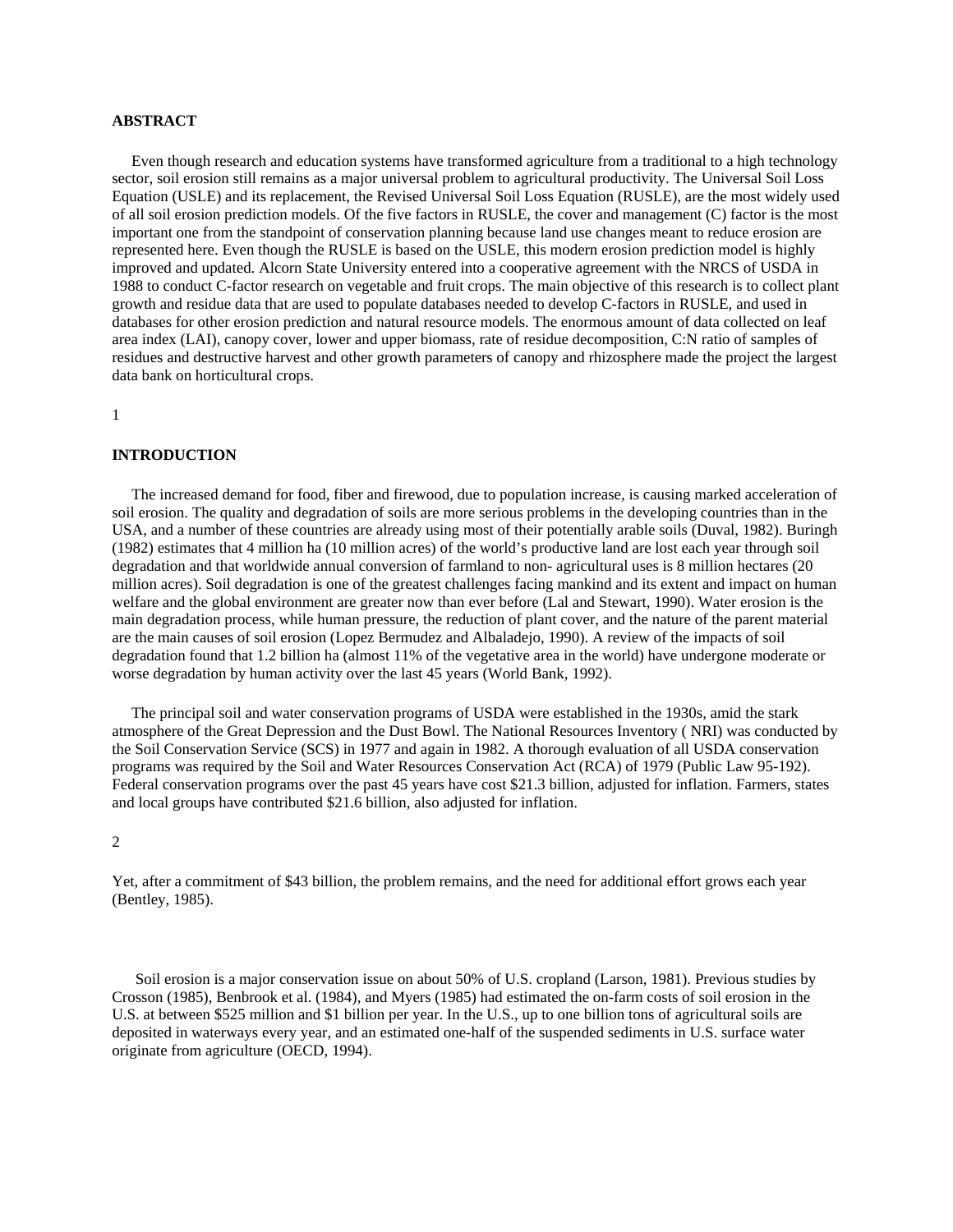## **USLE & C-FACTOR**

 The Universal Soil Loss Equation (USLE) was developed at the National Runoff and Soil Loss Data Center in cooperation with Purdue University in 1954 and subsequently used around the world. The development of USLE and its introduction to agriculture created a new era of modeling of physical phenomenon. It is reported that the USLE and its various modifications are considered to be the most suitable tool available for assessing sediment contribution to nonpoint source pollution (Peterson and Swan, 1979).

 The USLE grew from the analysis of data collected over thousands of plot-years from the 1940s to the 1970s. The USLE estimates long-term average annual or long-term average seasonal erosion (Wischmeier and Smith, 1978). A general description of the USLE is given below.

## $A= R K LS C P$

Where A is the average annual soil loss. The factor R represents effects of climatic erosivity; K, soil erodibility; LS, slope length and steepness; and C, cover and management; and P, supporting conservation practices. The cover and management (C-Factor) and topographic factors had the most significant effect on the overall model efficiency. This indicates that most of the research emphasis should continue to be placed on these parameters (Risse et al.,1993).

#### 3

 The C-Factor is the ratio of soil loss from land cropped under specific conditions to the corresponding loss from tilled, continuous fallow conditions. The correspondence of periods of highly erosive rainfall with periods of poor or good plant cover differs appreciably between climatic areas; therefore, the value of C for a particular cropping and management system will not be the same for all parts of the country. Locational C values are derived using specific rainstorm-trimming probabilities and research data that reflects the erosion- reducing effectiveness of crops and management during successive periods within a rotation cycle (Wischmeier, 1972). The dimensionless C-factor, which has a range between 0 and 1, expresses the degree of protection of the soil surface by the crop or vegetation (Biesemans et al., 2000).

 Complete cover at the soil surface fully protects the soil from raindrop impact, and management that changes aggregate stability effects interrill erosion. These C-Factor effects are divided into three classes: (i) canopy effects, (ii) ground-cover effects, and (iii) within-soil effects (Wischmeier, 1975).

 Kind of tillage, time of tillage, implements used, postemergence cultivation, crop planted, time of planting, crop sequence, residue cover of soil surface, and changes in soil organic matter affect the C-factor. Leaf area index (LAI), canopy cover, plant height, and growth of upper and lower biomass are important factors considered in growth parameter studies of C-factor research. Leaf area index is one of the most important observations in C-factor research. LAI is a fundamental attribute of plant canopies because the leaves are the dominant photosynthetically active tissue in the canopies (Pearson, 1984). Leaves dominate the interaction of electromagnetic radiation with plants so that

#### 4

interpretation of remote spectral observations is based primarily on foleage characteristics (Wiegand et al., 1972). In the photo- synthetically active radiation (PAR) wavelengths, chlorophyll and other pigments determine the optical behavior of leaves (Knipling, 1970).

 Measurement of Leaf Area Index (LAI) or leaf area per unit ground area, is useful for studying crop growth, radiation interception, and water use (Dewitt, 1965; Ross, 1981). Photosynthesis is closely related to dry matter production in most crops, and dry matter production determines yield (Moss and Musgrove, 1971; Yoshida, 1981). Canopy photosynthesis measurements integrate the effects of leaf area, leaf angle, plant density, and shading effects of leaves, stems, or panicles (Evans, 1993; Fischer, 1993; Ishii, 1993). Crop growth can be considered as the product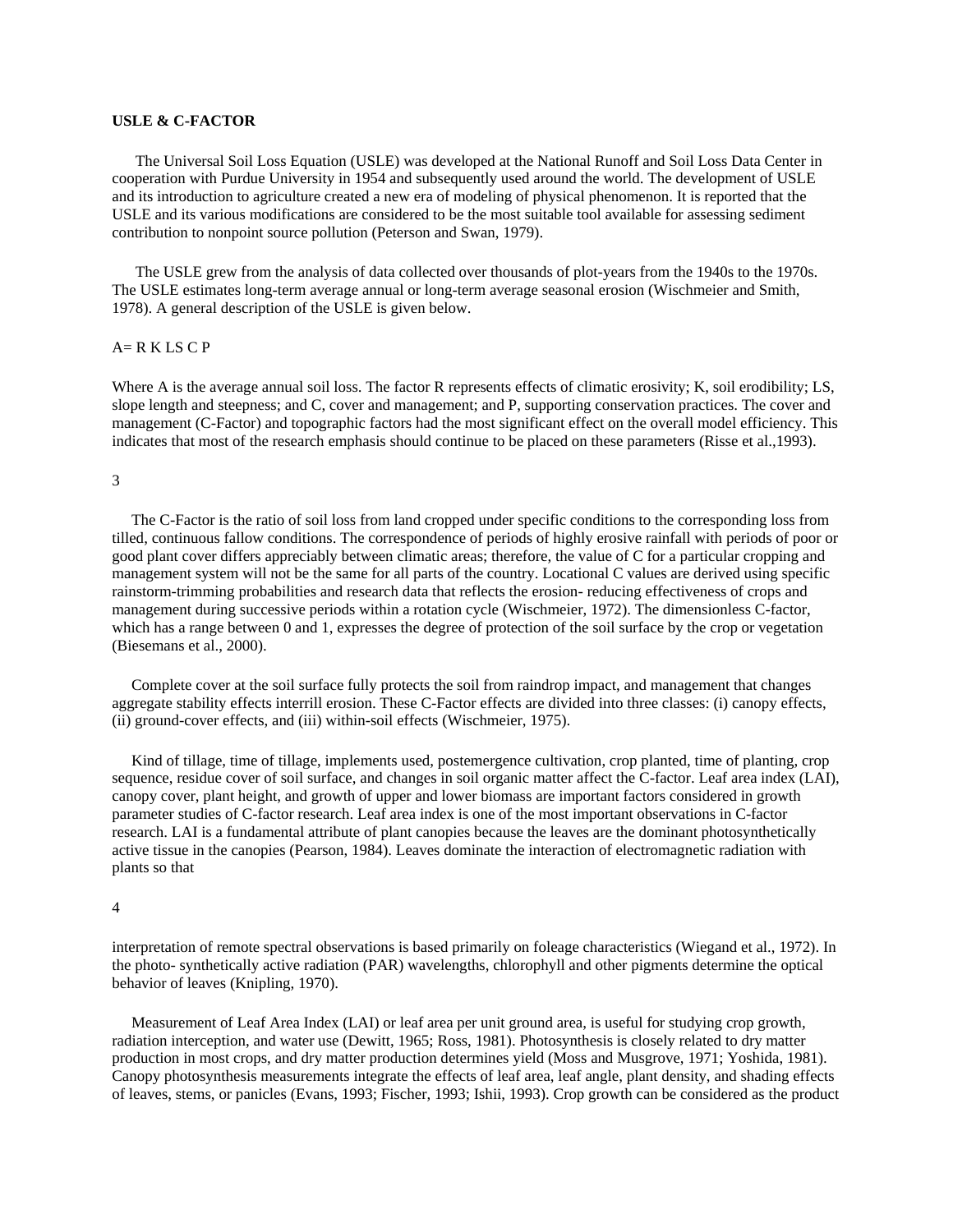of incoming solar radiation, the fraction of that intercepted by the crop as determined by the leaf area index (LAI), and the efficiency with which the intercepted radiation is used to produce biomass, i.e., radiation use efficiency, RUE (Nam et al., 1998). The dry matter productivity of many crops has been closely linked with light interception (LI), and RUE is generally considered constant for a given crop species (Muchow and Sinclair, 1994).

 The distribution of leaf and stem area with height is needed to determine the reduction of air flow through the plant canopy and, thus, the velocity near the soil surface (Bache, 1986). The energy of a falling raindrop available at the soil surface for detachment of soil particles depends on the canopy cover (Wischmeier and Smith, 1978; Quinn and Laflen, 1983). The plant canopy increases the drop size; alters the spacial distribution (Armstrong and Mitchell, 1987), and decreases the volume of rain reaching the soil surface once 50% cover is produced (Morgan, 1985). One common output of all plant growth simulation models is the dry weight of biomass produced. Although dry weight is often required in soil erosion modeling, the new Wind Erosion Research Model (WERM),

5

now called Wind Erosion Prediction System (WEPS), (Hagen, 1991) and Water Erosion Prediction Project (WEPP) (Lane and Nearing, 1989) also require information on the structure of the plant canopy.

#### **RUSLE & C-FACTOR**

 The USLE has been recently revised. The U.S. Department of Agriculture (USDA), Soil Conservation Service (SCS) made the decision to implement RUSLE as its official erosion prediction and conservation planning tool (Soil Conservation Service, 1993). A general description of RUSLE is given below (Renard et al., 1994).

 $A = R$ . K. L.S. C. P Where

 $A =$  predicted soil loss (tons acre<sup>-1</sup> year<sup>-1</sup>)

 $R =$  climate erosivity ([hundreds of ft- tons] inch acre<sup>-1</sup> hr<sup>-1</sup> year<sup>-1</sup>)

 $K =$  soil erodibility measured under standard unit plot conditions (tons hour [hundreds of ft-tons]<sup>-1</sup> in<sup>-1</sup>)

LS = dimensionless factor representing the effect on erosion of slope length and steepness

 $C =$  dimensionless factor for cover and management

P = dimensionless factor for conservation support practices, such as contouring, strip cropping, terraces, deposition, etc.

The Revised Universal Soil Loss Equation (RUSLE) uses the same fundamental structure as did the USLE, but it represents a significant improvement over USLE technology in calculation of each of the factors (Renard, 1992;

6

Renard et al., 1991). The RUSLE has integrated several changes since it was first released by Soil and Water Conservation Society (SWCS) in December, 1992. The changes include seasonal variation in soil erodibility (K), new methods of calculating cover-management factors (C), new conservation-practice values (P), and rainfall-runoff erosivity (R) for rangeland, and computerization of the algorithms. RUSLE is also capable of accounting for rock fragments in and on the soil (Renard et al., 1991).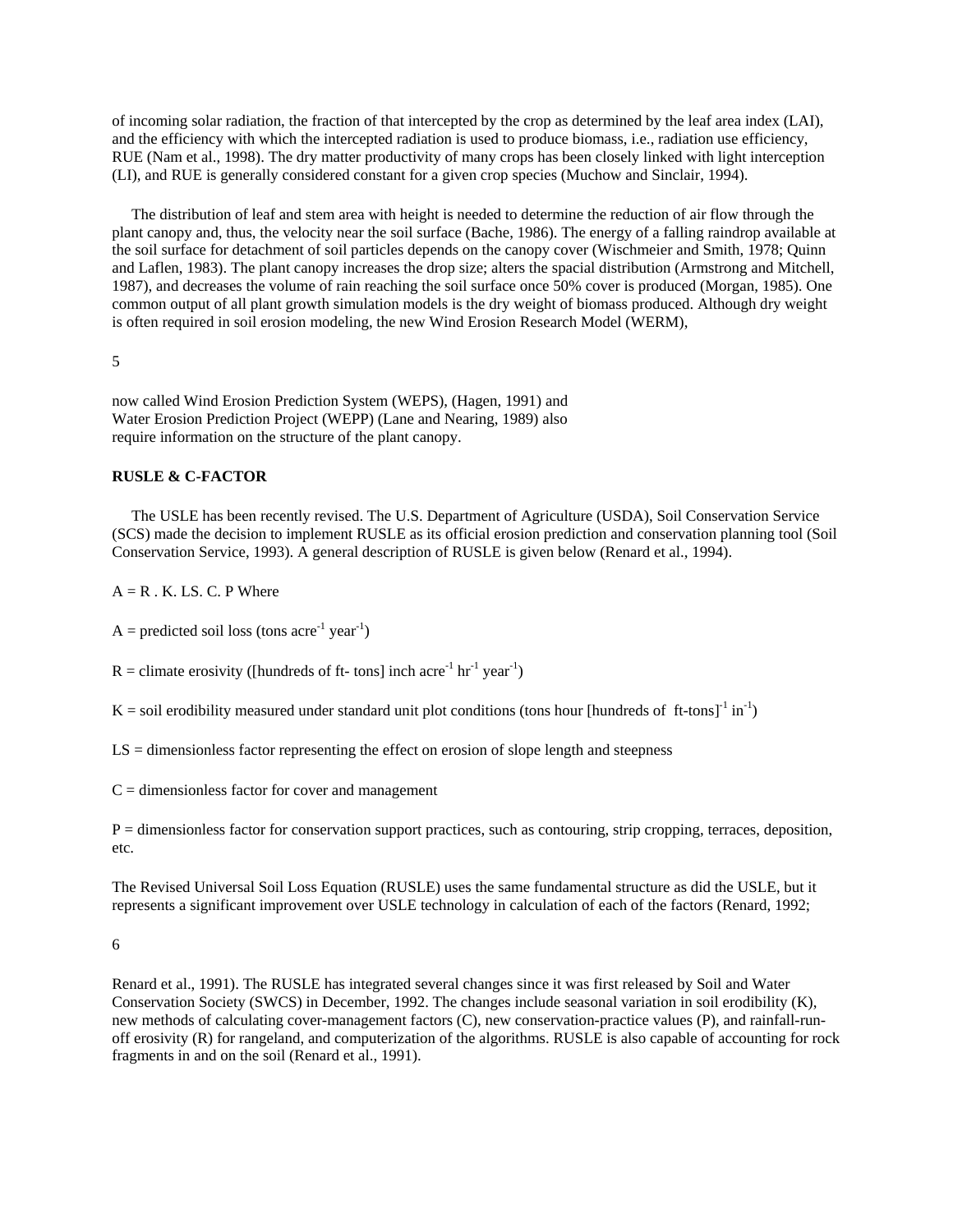The RUSLE has the following differences compared with the USLE on C-factor. RUSLE uses subfactors such as prior land use, canopy cover, surface cover, surface roughness, and soil moisture. The C-factor is more refined by dividing each year in the rotation into 15 day intervals, calculating the soil loss ratio for each period. It recalculates a new soil loss ratio every time a tillage operation changes one of the subfactors. RUSLE provides improved estimates of soil loss changes as they occur throughout the year, especially relating to surface and near-surface residue and the effects of climate on residue decomposition (Renard et al., 1994). The USLE and its replacement, the RUSLE, are the most widely used of all soil erosion prediction models. Of the five factors of RUSLE, the C-factor is the most important one from the standpoint of conservation planning because land use changes meant to reduce erosion are represented here.

 The RUSLE is a factor-based erosion model designed to predict long-term average soil losses carried by run-off from specific field slopes in specific cropping and management systems (Renard et al., 1997). The RUSLE can assess both on-site soil losses and off-site sediment accumulations. It re- quires only a limited amount of data to perform a field-scale erosion analysis for large areas, compared to other process based models (Bieseman et al., 2000).

7

#### **WEPP & C-FACTOR**

 Water Erosion Prediction Project (WEPP) is a process based erosion model (Flanagan and Nearing, 1995). The objective of the Water Erosion Prediction Project is to develop a new generation water erosion prediction technology for use by the USDA-Natural Resources Conservation Service, USDA-Forest Service, USDI-Bureau of Land Management, and other organizations involved in soil and water conservation and environmental planning and assessment (Foster and Lane, 1987).

 The Water Erosion Prediction Project (WEPP) is a computer model to predict water-induced soil erosion, storm run-off, root zone soil water, evapotranspiration, plant growth, and snow melt on cropland, rangeland, and forest land watersheds (USDA, 1989). The WEPP model represents a new erosion prediction technology based on the fundamentals of infiltration theory, percolation, soil physics, plant science, hydraulics, and erosion mechanics. In theory, WEPP provides several major advantages over existing hydrologic models; normally, it reflects the effects of land-use changes due to agricultural, range, and forestry practices, and it models spacial and temporal variability of the factors affecting the surface and subsurface water quality and quantity along a single hillslope or over a small watershed. The WEPP model can be divided into six conceptual components: climate generation, hydrology, plant growth, soils, management, and erosion (Savabi et al.,1995).

 The WEPP model may be used in both hillslope and watershed applications. The major inputs to WEPP are a climate data file, a slope data file, a soil data file, and a cropping/management data file (NSERL, 1995). The cropping/management input file contains the largest number of different types of input parameters which describe the different plants, tillage implements, tillage sequences,

### 8

management practices, etc. The plant growth components for cropland calculates above and below ground biomass production for both annual and perennial crops in cropland situations, and for rangeland plant communities in rangeland situations (NSERL, 1995). The plant growth routines in WEPP are based upon an Epic. (William et al., 1989) model approach which predicts potential growth based upon daily heat unit documentation. Actual plant growth is then decreased if water or temperature stress exist. In terms of erosion, perhaps the most important factor related to plant growth is the amount of biomass produced by the crop. (NSERL, 1995). Because of its complexity and the large number of input parameters in the WEPP plant growth model, only a few of those input parameters were collected in this study.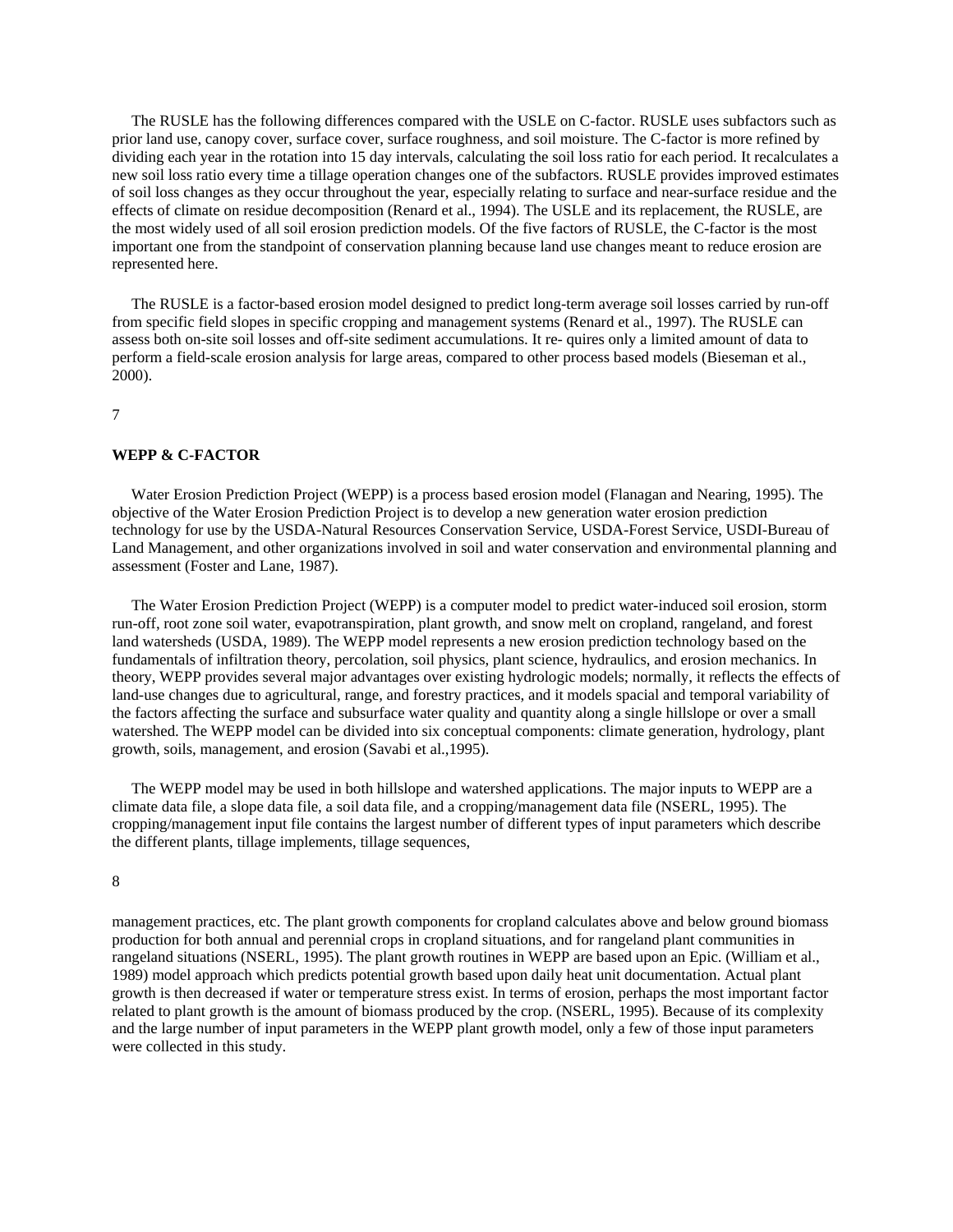## **WEPS & C-FACTOR**

 The Wind Erosion Prediction System (WEPS), developed by the USDA-ARS scientists, is process based, continuous daily time-step model that stimulates weather, field, conditions, and erosion (Hagen et al., 1995). It is intended to replace the predominately empirical Wind Erosion Equation (WEQ) (Woodruff and Siddoway, 1965) as an erosion prediction tool. The USDA-ARS scientists have also developed another process based but more empirical model that is known as the Revised Wind Erosion Equation (RWEQ) (Fryrear et al., 1998).

 A crop growth model CROP is one of the submodels in the WEPS. The model calculates daily production of masses of roots, leaves, stems, and reproductive organs and of leaf and stem areas. At harvest, an estimate of the amount of dead biomass remaining on the soil surface is required for the DECOMPOSITION and other submodels of WEPS (Retta and Armbrust, 1995). Standing residue is more effective than flat residue, because it absorbs more of the wind's energy

### 9

(Siddoway et al., 1965). Like the plant growth model in WEPP, the WEPS plant growth model is very data intensive. Only a few of the input parameters were collected in this study.

## **RESIDUE DECOMPOSITION & C:N RATIOS**

 Crop residue management has been established as a valuable technology for reducing erosion and improving runoff water quality from agricultural lands (Mustaghimi et al., 1988). Surface residue management is the most promising and practical erosion control practice in use today. Crop residues influence soil quality, nutrient cycling, and microbial processes and contribute significant amounts of N to the main crop (Vigil et al., 1991).

 Residue management has become an important component of conservation tillage systems because surface residues help reduce water loss and erosion (Schomberg and Steiner, 1999). Surface residues decompose slower than incorporated residues (Douglas et al., 1980; Schomberg et al., 1994). The rate of crop residue decomposition is important from both agricultural and environmental standpoints. Decomposition of crop residues is a function of organic N content or C/N ratio (Gilmor et al., 1998). Decomposition rates have been shown to differ for the same residue in different soils (Ajwa and Tabatabi, 1994).

 Litter from leaves, stems, branches, coarse roots, and fine roots is allocated into a readily decomposable (metabolic) root or a resistant (structural) residue pool based upon its lignin: N ratio (Pastor and Post, 1986). Soil litter carbon is divided into two major organic pools: residue (Woody debris, leaf litter and roots) and humus (Soil organic matter). Each of the carbon pools has an associated mineralization rate, efficiency of carbon transformation, and a specific range of C:N and C:P ratios (Lowrance et al., 2000).

#### 10

 Plant residue decomposition for croplands is based upon a "decomposition day" approach, which is similar to the growing degree day approach used in many plant growth models. Each residue type has an optimal rate for decomposition, and environmental factors of temperature and moisture act to reduce the rate from its optimum value. The WEPP model tracks the type and amounts of residue from the previous 3 crop harvests. The model also allows several types of residue management, including residue removal, shredding, burning, and contact herbicide application (NSERL, 1995).

 The crop residue decomposition component of WEPP is based on the RESMAN Residue Management Model (Stott and Rogers, 1990; Stott and Barrett, 1993; Stott, 1991). This component estimates the amount of residue present daily as standing, flat or buried, as well as dead roots. It also determines the amount of surface cover provided by the residue.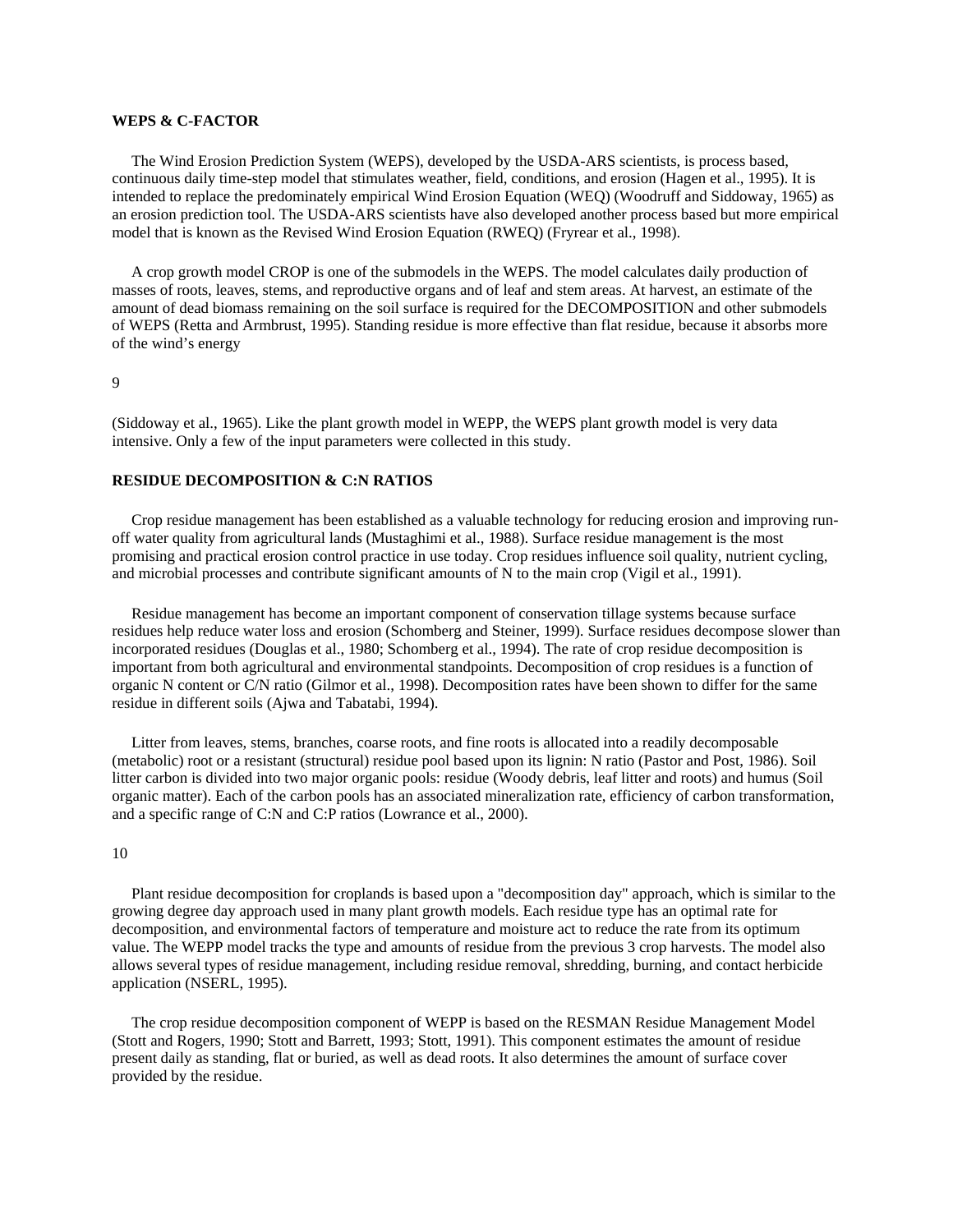Microbial biomass may reduce losses of N and other nutrients during periods of low crop demand, and may act as a source of nutrients during active crop growth (Breimer and Kessel, 1992). Microbial biomass is generally highest in the fall and spring. Greater microbilization of nutrients in the microbial biomass during this period may conserve nutrients until the following crop is actively growing. The decline in microbial biomass during the summer may increase the nutrient supply for plants (Bremer and Kessel, 1992). Freeze- thaw cycles during the overwinter period may also enhance C availability (Inversan and Snowden, 1970).

 Legumes have been long known to benefit sub- sequence crops. Although limited plant availability of legume N is primarily due to stabilization of N in organic forms, losses of legume N through  $NH<sub>3</sub>$  volatalization, denitrification, or leaching may also be considerable (Bremmer and Kessel, 1992). Ladd and Amato (1986) and

### 11

Janzen et al. (1990) reported that losses of legume <sup>15</sup>N were as great or greater than uptake by a subsequent crop. Mineralization of N is generally rapid from plant residues with a low C:N ratio (Amato et al., 1987; Fox et al., 1990) because N is in excess of the requirements for microbial growth. Nitrogen in plant residue with a high C/N ratio is retained by the microbial biomass (Ocio et al., 1991) and only slowly released.

The potential for considerable losses of  $NH<sub>3</sub>-N$  from immature plant residues decomposing on the soil surface was observed by Whitehead et al. (1988) and Janzen and McGinn (1991). Losses of NH<sub>3</sub>-N, however, were negligible when plant residues were buried (Janzen and McGinn, 1991). The influence of plant residues on plantavailable N also depends on the effects of plant residues on net mineralization of other sources of N in the soil (Bremer and Kessel, 1992). Yaccob and Blair (1980) and Fox et al. (1990) also reported that additions of legume residues increased indigenous soil N mineralization by 14 to 39% of the amount of N added. Wilson and Hargrove (1986), using crimson clover (*Trifolium incarnatum* L*.)* residues contained in nylon mesh bags, noted that N disappearance was faster for buried residues than with surface placement.

 Residue inputs subsequently modify soil properties important to soil quality and crop production (Carter and Rennie, 1984; Collins et al., 1992). Crop residue, if retained on the soil surface, can dramatically reduce soil erosion. Crop residue requirements for erosion control depend on the type of residue and severity of erosion (Unger, 1988). However, it is estimated that 2200 Kg ha<sup>-1</sup> of crop residue reduces soil loss from water erosion by  $65\%$ (Wischmeier, 1973). The Natural Resources Conservation Service estimates that 617 Kg ha<sup>-1</sup> of residue is necessary to protect soil surfaces from the erosive effects of rainfall and water run-off (Kusmenoglu and Muehlbauer, 1998).

## 12

#### **SURFACE RESIDUE & HORTICULTURAL CROPS**

 The benefits of surface residues or mulch in conserving soil moisture in horticultural crops has been known for many years (Emerson, 1903) with materials such as black plastic emulating the benefits of crop residues (Estes et al., 1985). Growing winter cover crops for surface residues in conservation tillage provides mulch that may decrease soil temperature and influence vegetable yields, depending on cover residue selection (Coolman and Hoyt, 1993). Legume residues have increased vegetable yields when compared to grass residues (Hoyt and Hargrove, 1986) and have increased nitrogen, potassium, and phosphorus recycling within the soil horizon (Wagger, 1993).

#### **CONSERVATION TILLAGE & RESIDUE MANAGEMENT**

 Under conventional tillage practices, plowing results in mixing of the soil profile and the burial of crop residues. With no-tillage management the soil is not plowed and crop residues accumulate on the soil surface as a mulch. These differences in soil disturbance and residue placement and their effects on soil physical and chemical properties (Phillips and Phillips, 1984) can influence the composition, distribution and activity of soil microbial communities (Doran, 1980; Lynch and Panting, 1980; Rice and Smith, 1982; Groffman, 1985). Knowledge of these influences can be important to understanding nutrient cycling (Hendrix et al., 1986; Andren et al., 1990; Beare et al.,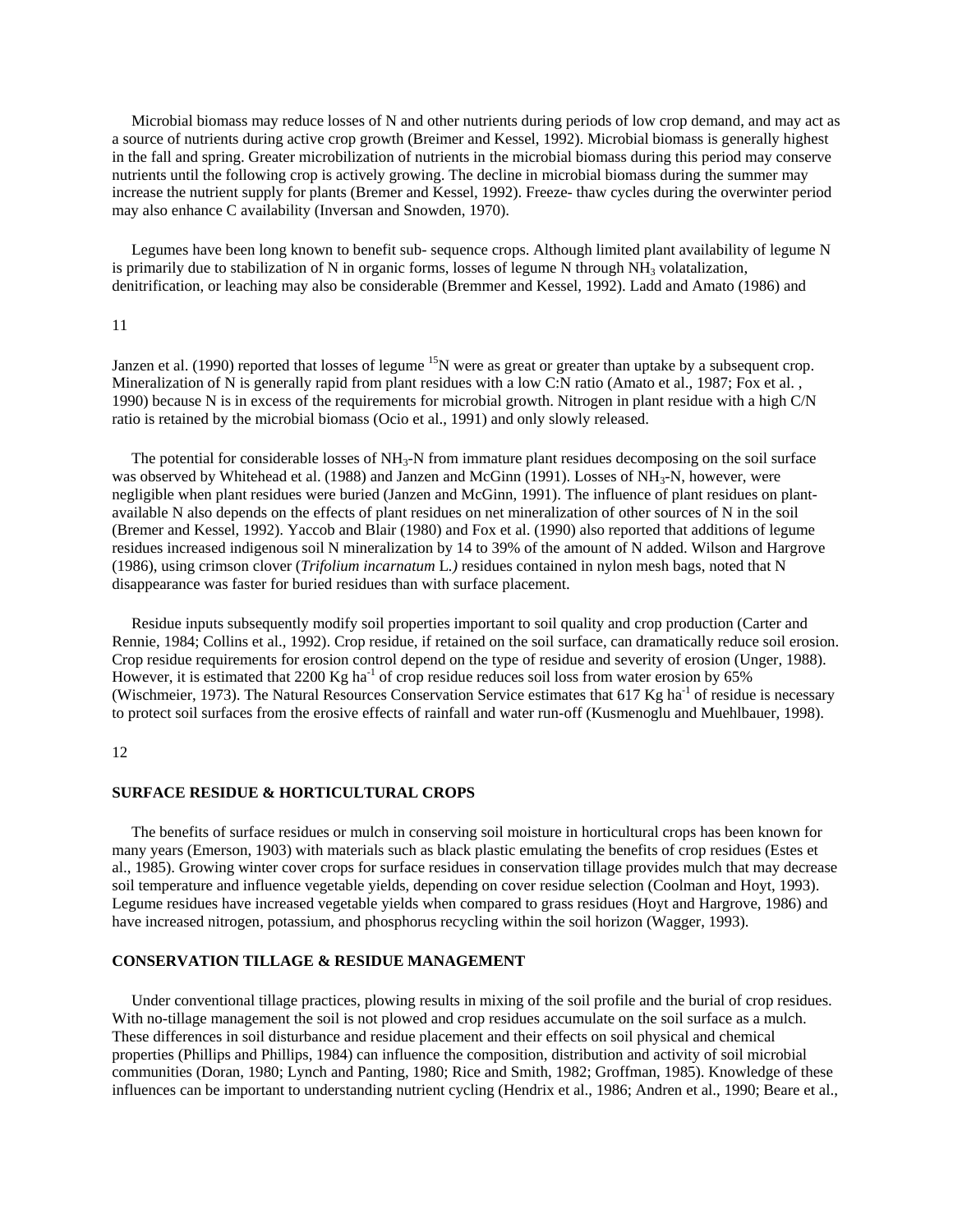1992) and organic matter dynamics (Doran, 1980; Holland and Coleman, 1987) in different tillage and residue management systems.

 In conventional tillage and no-tillage soils the "native" placements of residues (i.e., buried in CT, surficial in NT) significantly alters residue - associated microenvironments (Van Doren and Ahmaras, 1978). Water content, temperature, and nutrient proximity are among the most important variables that differ with residue placement (Beare et al., 1992).

## 13

In grain sorghum, buried residues (CT) had higher densities of fungal hyphae but fewer fungal colony-forming units than surface residues (NT). Buried decay rates were 3.4 times faster than surface residues. Fungal hyphae were more abundant in NT than CT mineral soils but there were no differences in fungal colony-forming units (Beare et al.,1993).

 No-tillage to control soil erosion and enhance rainfall capture and retention is a proven practice in the Southeastern USA, particularly on the broadly slopping lands of the Piedmont and Appalachian Plateau. Yield increases due to no-tillage have been most notable for corn and double-crop soybean, and were primarily attributed to greater soil water availability from increased infiltration (Jones et al., 1969; Moscher et al., 1972; Wagger and Dention, 1989). In contrast, however, there are reports of grain yields being equal or lower with no-tillage than with conventional tillage systems. On heavy clay soils in the Mississippi Blacklands Prairie region, no-tillage resulted in a 20% soybean yield reduction compared with conventional tillage (Hairston et al., 1984).

# **CONSERVATION TILLAGE & HORTICULTURAL CROPS**

 Conservation tillage CT has become an accepted cultural practice for many seeded agronomic crops since its introduction in the 1950s. Horticultural crops have not been studied as thoroughly as agronomic crops in CT experiments (Hoyt et al., 1994). The introduction of no-till transplanter has provided a means for planting bare rooted or containerized transplants in undisturbed soil (Morrison et al., 1973). Direct seeded vegetables such as sweet corn and squash can be planted easily by current no-till seeders designed for agronomic row crops (Hoyt, 1999).

 In Kentucky, Knavel et al., (1985) obtained greater sweet corn and popcorn yields with conventional tillage. CT improved or maintained yields similar to conventional tillage

## 14

in tomatoes (Morse et al., 1982), field beans and peppers (Lugo - Mercando et al., 1984), potatoes (Mundy et al., 1999), cabbage and broccoli (Hoyt et al., 1996), and lima beans (Beste, 1973).

## **OBJECTIVE**

 Alcorn State University, Mississippi, entered into a cooperative agreement with the Natural Resources Conservation Service (NRCS) of the USDA in 1988 to conduct a special study of plant and residue parameter values for fruit and vegetable crops. The main objective of this study is the part of a national conservation research effort designed to collect data on plant growth and residue data that are used to populate databases needed to develop Cfactors in RUSLE, and used in databases for other erosion prediction and natural resource models.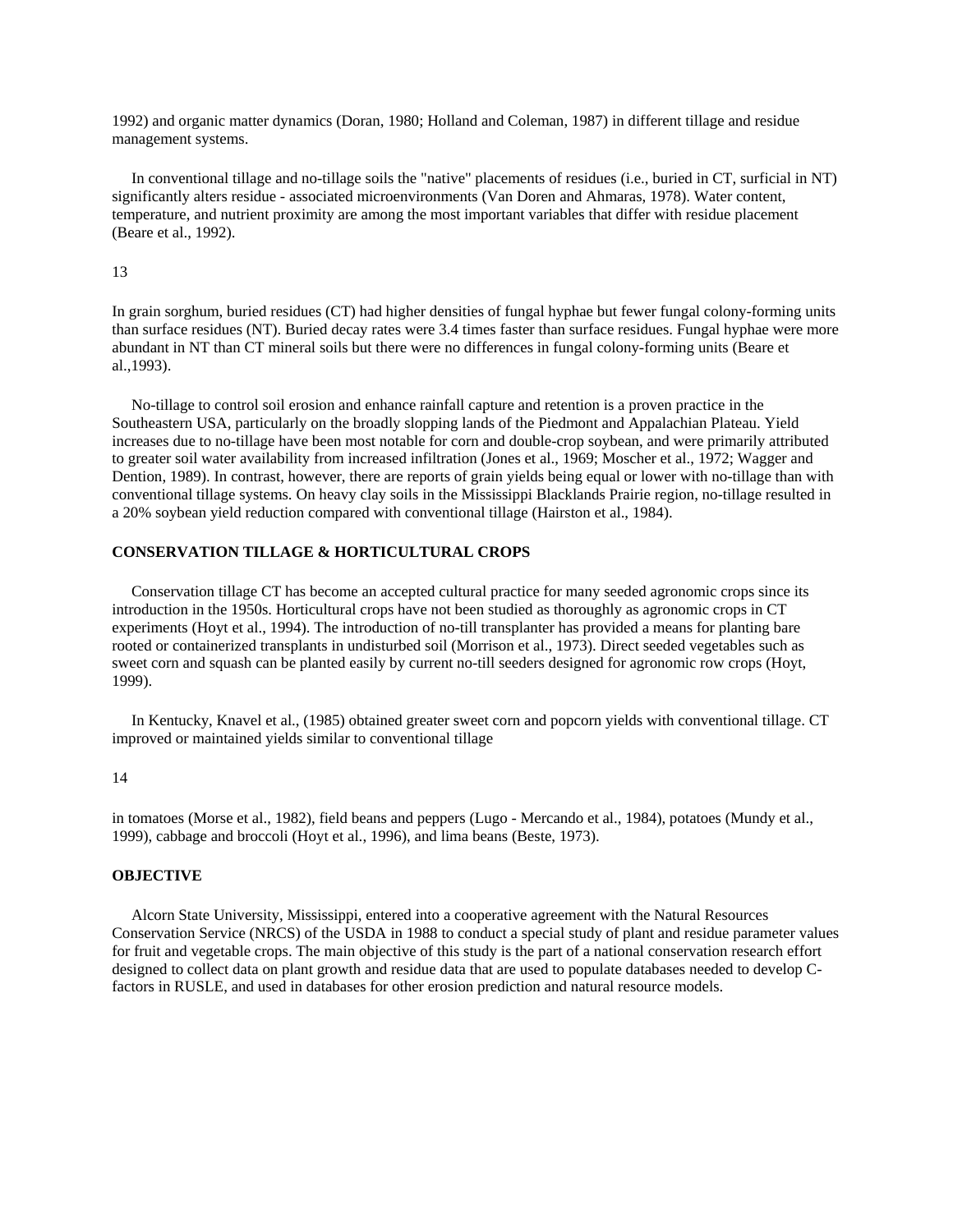## **MATERIALS & METHODS**

#### **Parameter Measurements and their Techniques**

 The data collection procedures for the C-Factor is comprehensive and requires a series of very technical procedures. The procedures were established by USDA-NRCS and ARS Scientists in cooperation with the scientists of Alcorn State University's Conservation Research Team in 1989 and refined and updated several times to make it highly acceptable to RUSLE and WEPP. Alcorn State University is located at the Southwestern part of Mississippi and the C-Factor Research Project is located on Memphis Silt Loam Soil (Typic Hapludalf, Silty, Mixed, Thermic) coming under the order Alfisols. Alfisols have a clay and nutrient enriched subsoil. They commonly have a mixed vegetative cover and are productive for most crops.

 Two experimental plots are simultaneously raised and maintained for the same crop; one for the destructive harvest

15

studies and the other for yield, leaf area index (LAI), percent canopy cover, date of leaf drying initiation (Senescence), and percent residue cover after harvesting and disking. Plants are randomly selected for destructive harvest studies.

 Destructive harvest study is carried out for every 15 days from the date of emergence until the final harvest. The parameters which are measured at each destructive harvest are:

- a) Leaf area index (LAI)
- b) Canopy cover percent
- c) Canopy height
- d) Stem diameter
- e) Root depth
- f) Root mass (Fresh & dry)
- g) Upper biomass (Fresh and dry)
- h) Edible portions
- i) Root/shoot ratio
- j) Rhizosphere width

Root, shoot, and edible portions are always separated and their weights are recorded after drying to get the value of dry weights in  $Kg$  m<sup>2</sup> as follows.

Supposing plant to plant distance  $= 12$ "

Row to row distance  $= 36"$ 

Then one plant area  $= 12 \times 2.54 \times 36 \times 2.54$  sq cm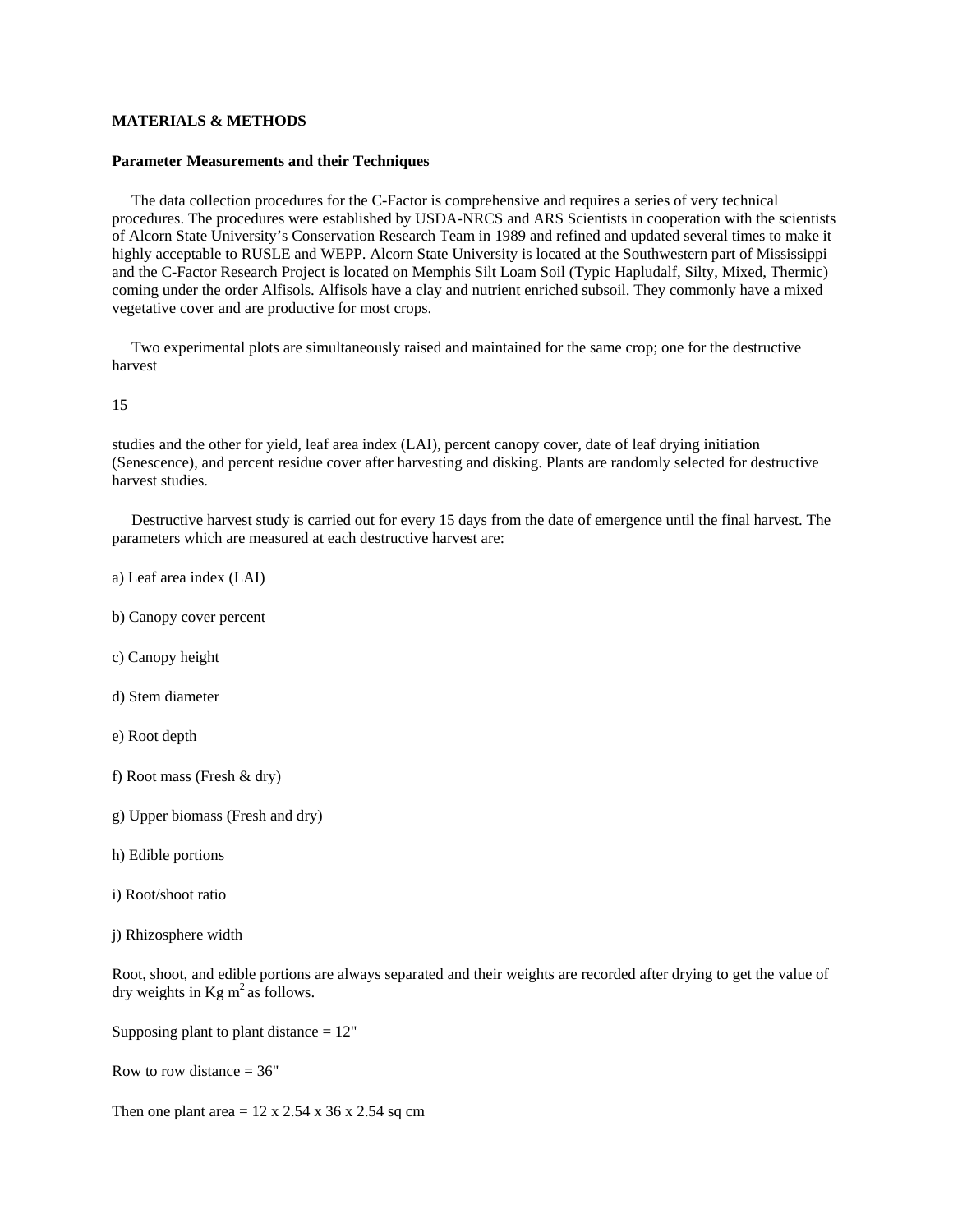$= 2787.0912$  sq cm

2787.0912 sq cm contains 1 plant

Hence, 1 meter square may contain

 $1 \times 100 \times 100$  plants = 3.5879701 plants 2787.0912

Supposing the dry weight of one plant's specific portion  $= (x)$  grams

Then 3.5879701 will weigh  $-$  3.5879701(x) gms

 $= 3.587970$  (x) Kg = .0035879701 (x) Kg 1000

Hence, the factor = .0035879701

16

This factor when multiplied by the actual value obtained for one plant's average dry weight of its specific portion (root, shoot or edible portion) will give the needed value in Kg  $m^2$ .

### **ZENITH ANGLE:**

 Zenith angle is the angle the sun makes with respect to a line vertical to the earth's surface. Zenith angle of the sun is required for inversion of canopy light transmission data to determine leaf area index (AccuPAR Operators' Manual).



Fig. 1. Zenith angle is determined with the board/scale zenith angle device.

 The zenith angle is determined with a device called board/scale zenith angle device before the ceptometer reading is taken (Fig. 1).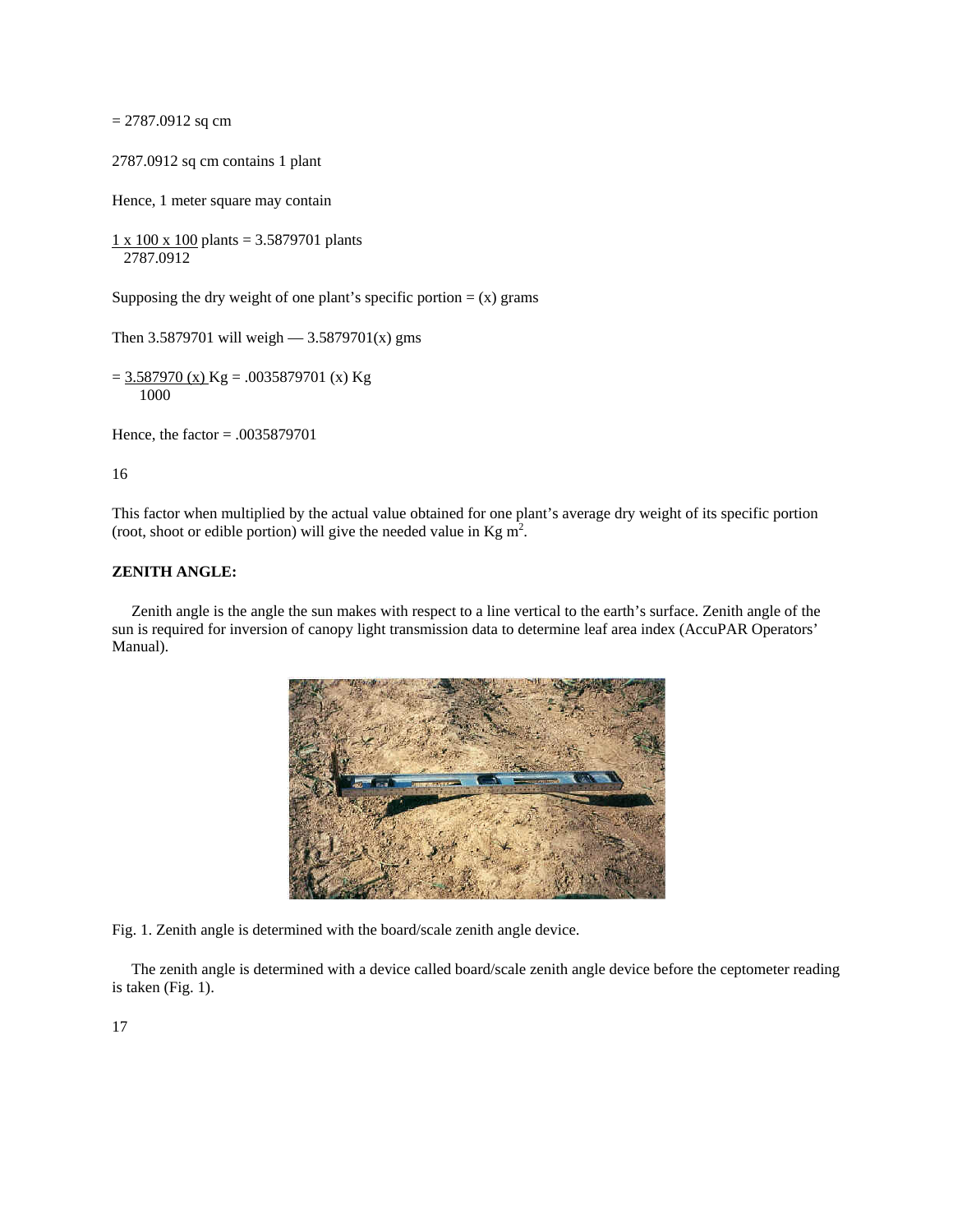## **LEAF AREA INDEX (LAI)**:

 LAI is the area of leaves per unit area of soil surface. LAI and percent canopy cover are measured with the AccuPAR (Fig. 2 & 3). AccuPAR is a battery-operated linear PAR ceptometer used for the collection of light interception data in crop and forest canopy research. AccuPAR's sensors



Fig. 2. Leaf Area Index (LAI) and percent canopy cover are measured with the AccuPAR. Here, photosynthetically Active Radiation (PAR) is measured above the canopy.

measure PAR (Photosynthetically Active Radiation) in the 400 to 700 nanometer waveland. Biomass production in plant communities is directly related to PAR interception (AccuPAR Operators Manual).

18



Fig. 3. AccuPAR measures light interception data below the canopy for LAI and percent canopy cover.

 Ceptometer reading is taken between 10:00 a.m. and 2:00 p.m. The ceptometer is first set in READ mode F2, then use F4 for segmented proble par sampling with no external point sensor. The user will then center the bubble in the circle and take one reading unshaded F1 and one reading shaded F4. By pressing the F4 key, the probe will automatically calculate 12 readings and average them. This will give the Fd value.

 The next step is to take the readings inside the plot. To minimize the chances of errors, the border rows of the undisturbed yield harvest area will be avoided. By the same procedure mentioned above, the user should take 1 reading above the canopy with a F1 key. Next, by pressing the F4 key 1 time, the ceptometer will automatically calculate and average 12 readings below the canopy. The center of the probe should be placed at the stem of the plant and moved slowly away as the ceptometer calculates the readings.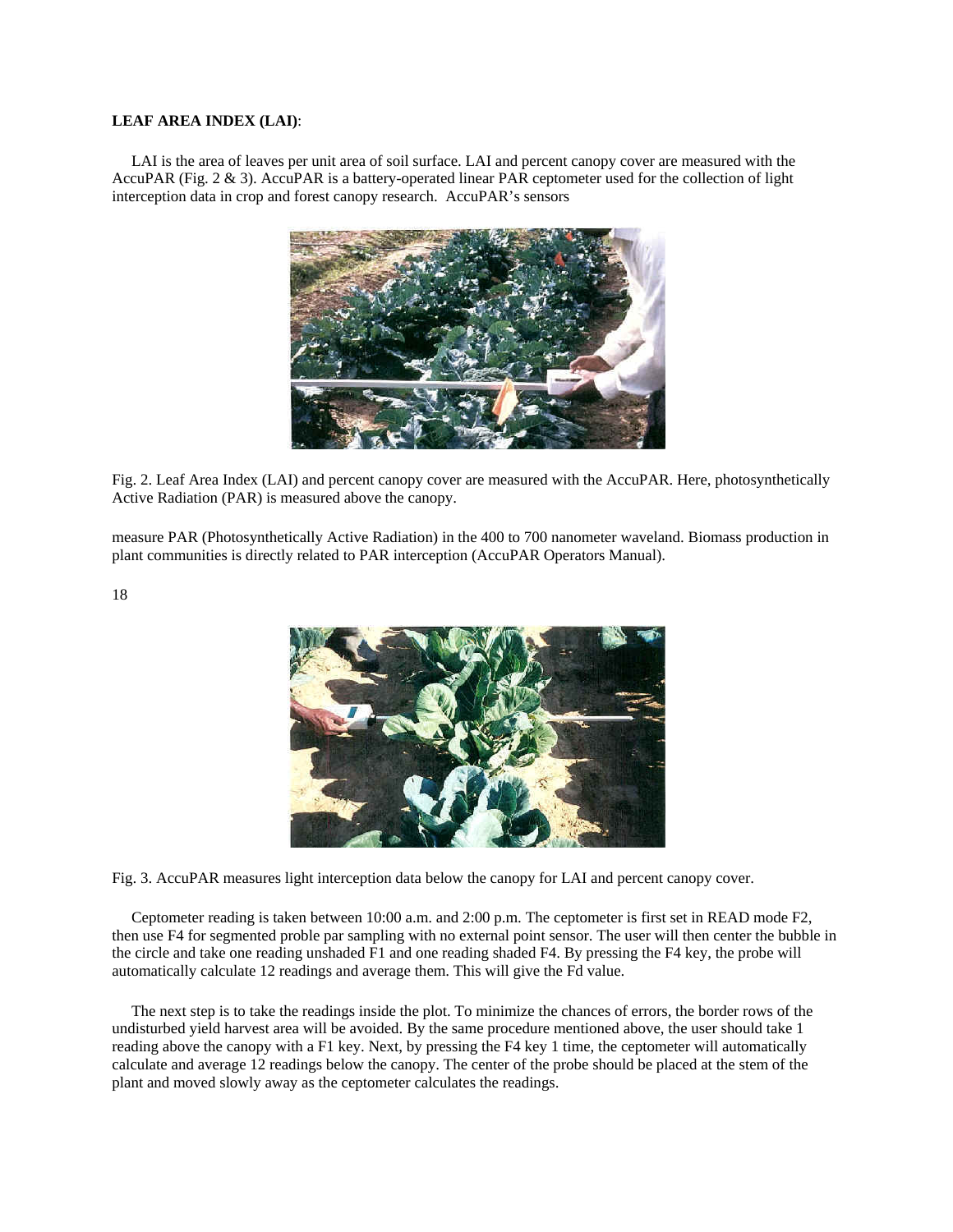## **CALCULATION OF LAI:**

Take one PAR measurement above the canopy, one below the canopy and record the average.

 $i = PAR$  below/PAR above

In READ mode, take 1 reading shaded F1 with the tip of the ceptometer shaded by a 10 cm diameter shade at a distance of about 1 meter, and 1 reading unshaded. Record the average.

Fd = PAR shaded/PAR unshaded

 $Fb = 1-Fd$ 

Calculate the zenith angle:

 $=$  arctan  $(X/10)$ .

Where X is the shadow length (cm) and 10 is the height (cm) of vertical piece.

 $K = 1/cos$ 

Calculate LAI:

 $A = 1 - 1/2 K$ 

 $B = Fb - 1$ 

 $C = A * B$ 

 $D = C * 1n i$ 

 $E = 0.86$  (1 - 0.47 Fb)

 $LAI = D/E$ 

20

## **PERCENT CANOPY COVER**:

 This measurement is taken using function 2 of the ceptometer. The border rows are avoided to record this reading. Place the instrument above the leaf canopy in full sunlight and press the A button. This  $D_v$  value is the measurement when the ceptometer probe is fully exposed to sunlight. Press B button twice to clear this display. After taking 10 readings below the canopy press the B button to display the arithmetic mean  $N_{um}$ . Percent canopy cover  $(PCC) = (1 - N_{um}/D_v)^*100$ .

# **RESIDUE MEASUREMENT TECHNIQUE**

 Crop residues were originally quantified in terms of dry weight per unit area until conservationists learned that percentage of soil covered by residues correlated better with erosion control than dry weight (Gilley et al., 1986).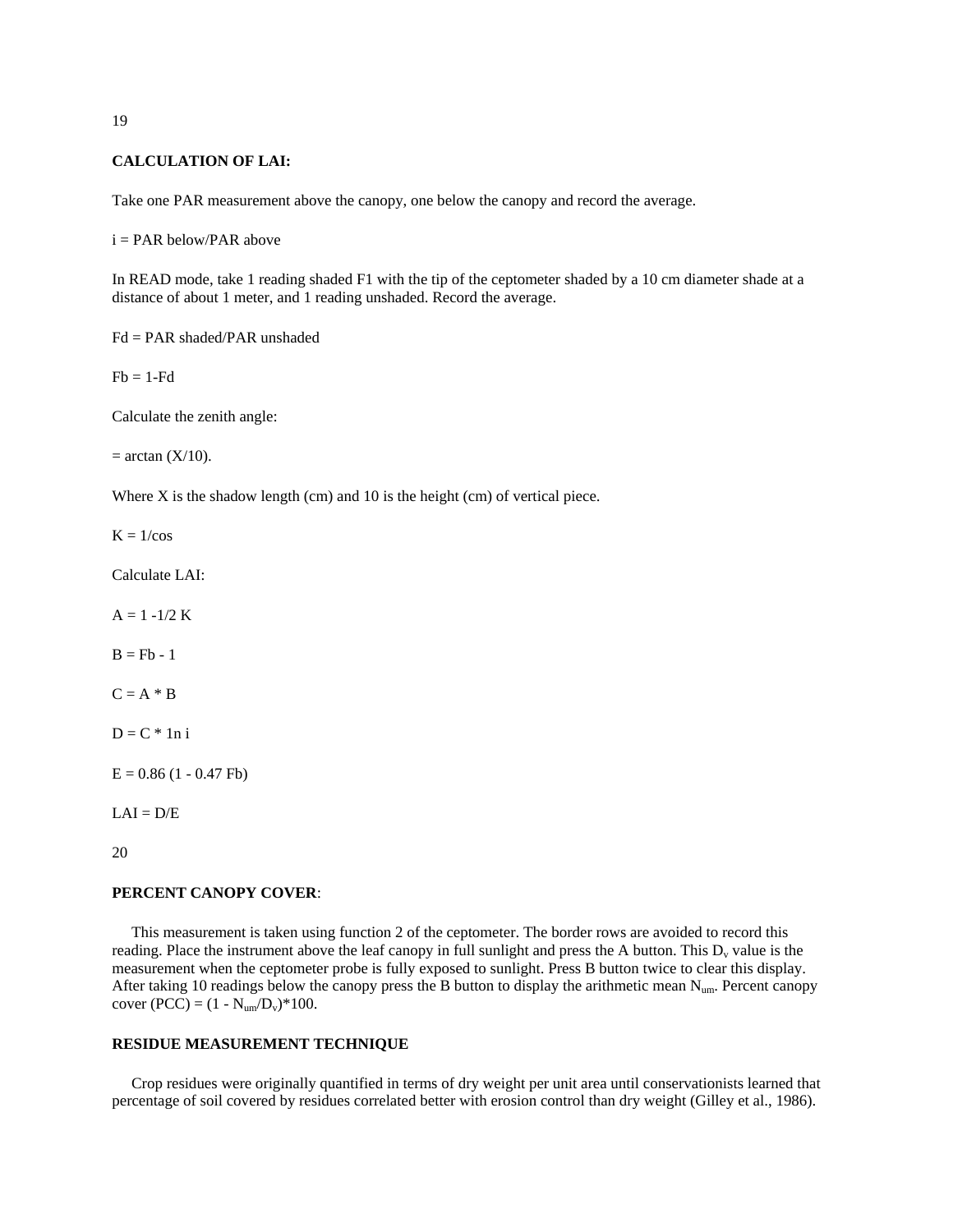Additional emphasis on quantifying percentage cover has been generated by the Food Security Act of 1985 and Food, Agriculture, Conservation and Trade Act of 1990 (USDA. 1985; USDA. 1990).

 Percentage residue cover is used to characterize the soil surface coverage by pieces or fragments of plant material as seen by a nadir view and herein termed "cover", given in units of "% - cover" (Morrison et al., 1997). Various residue measurement techniques are currently in use. A line transect method covering both line-intercept and pointinterc ept is used to measure the residue cover. A cord with equally spaced knot markers is stretched diagonally across the plot and coincidences of the markers and pieces of crop residue on the Soil Surface are visually counted (Morrison et al., 1993).

# **NON-EDIBLE PLANT MATERIAL DECAY STUDY**:

Fresh plant residues collected from the field immediately after final harvest are used for this study. They are cut

## 21

into small pieces, almost to the same size and type of cuttings usually produced by the rotary tiller. Cuttings are weighed immediately and packed in previously washed, dried and weighed fiberglass bags. Each non-edible part in triplicate is checked for its initial moisture and dry matter content. Labeled bags are spread over the well-plowed field. Each bag is tied with a thread across the field to prevent any movement that could happen by heavy winds or animal pests. Seventy two bags of roots and 72 bags of shoots are used for each crop. Roots and shoots of 36 bags each are surfaced and the same number of bags are sub-surfaced at 6" deep for a period of six month study. Two bags of shoots and 2 bags of roots are collected from the field every ten days (Fig. 4). Bags are very carefully brushed to remove the adhering soil particles.



Fig. 4. Residue decomposition study using fiberglass bags. Surfaced and subsurfaced roots and shoots are studied for a period of six months.

## 22

Residue is dried, ground and analyzed for C, H, and N analysis with the Elemental Analyzer E.A. 1108 (Fig. 5). The principle of analytical method is based on the complete and instantaneous oxidation of the sample by "flash combustion" which converts all organic and inorganic substances into combustion products. The resulting combustion gases pass through a reduction furnace and are swept into the chromatographic column by the carrier gas (helium) where they are separated and detected by a thermal conductivity detector (TCD) which gives an output signal proportional to the concentration of the individual components of the mixture (Carlo Erba Instruments Production Manual).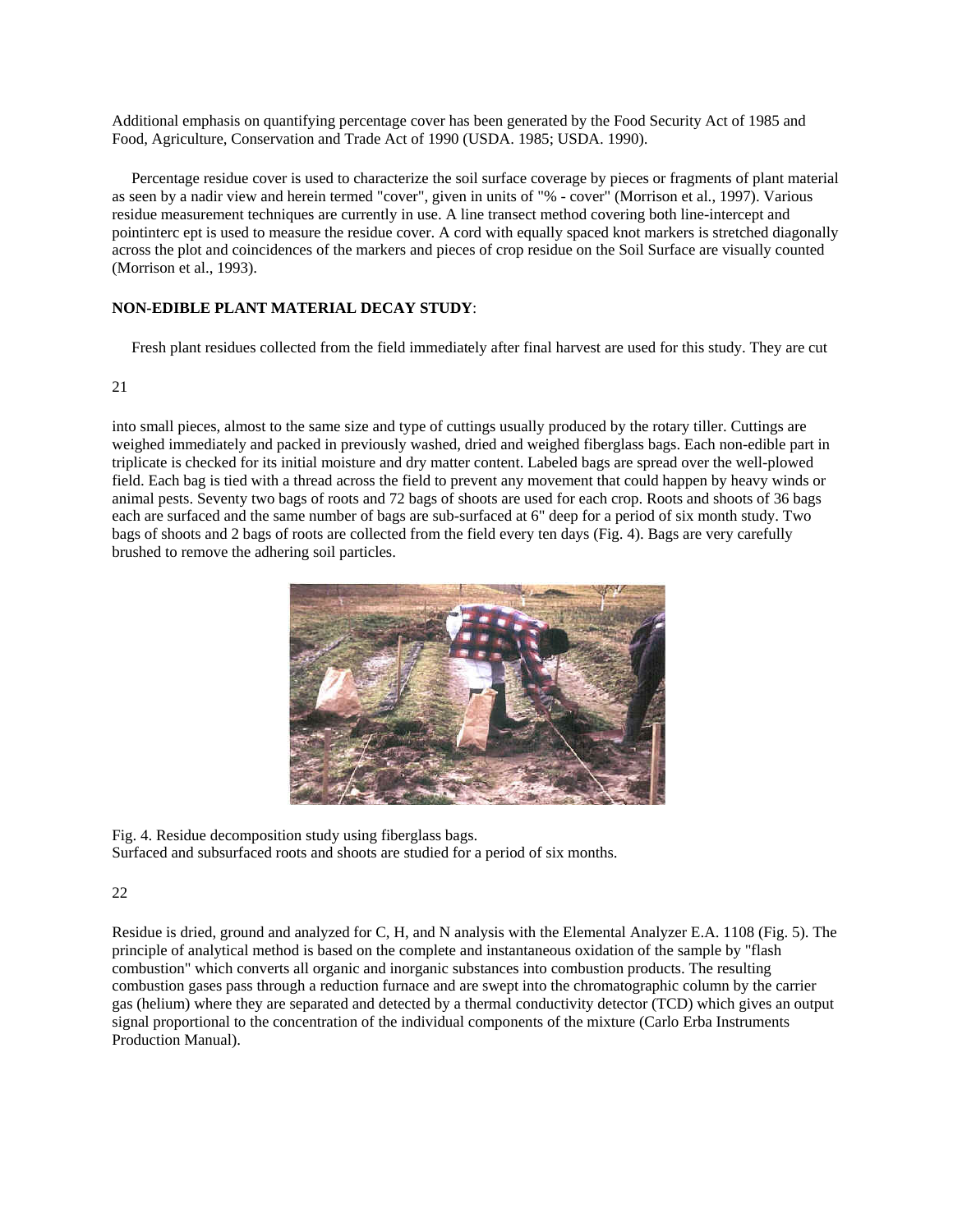

Fig. 5. C, H, and N analysis using the Elemental Analyzer E. A. 1108. The principle of analysis is the oxidation of the sample by "flash combustion".

## **MINIMAL-TILLAGE AND NO-TILL STUDIES**

Considering the highly erodible nature of the Memphis Silt Loam, a minimal-till study was initiated in 1992.

#### 23

 The objective of this study was to determine the effect of minimum tillage on the yield of sweet corn, cowpea, and snap beans with the yearly treatments of wheat, clover, vetch and control.

 Two no-till plot have been established in spring 2000 to raise vegetable crops. Two crops will be raised simultaneously on conventional-till and no-till plots to compare for yield, LAI, percent canopy cover, canopy height and upper biomass.

### **WEATHER DATA**:

 Weather information are recorded by a computerized weather station and assembled as a data base according to RUSLE and WEPP model specifications.

#### **DATA MANAGEMENT:**

 Data gathered in the field and laboratory are compiled and stored using a data base management program called SEIMS (Soil Erosion Information Management System). It has been updated with more recent software; i.e; from DOS to Windows base program for recording data and generating reports. Units used for the parameter values correspond to those agreed upon by the Alcorn State University's C-Factor Project Team, USDA-ARS, and NRCS. Both field and climatic data collected in the project are transmitted to the user agencies at regular scheduled intervals.

### **PROGRESS AND ACHIEVEMENTS**

 The enormous data collected on leaf area index (LAI), canopy cover, lower and upper biomass, rate of residue decomposition, C:N ratio of samples of residues and destructive harvest, and other growth parameters of canopy and rhizosphere made the project the largest data bank on horticultural crops.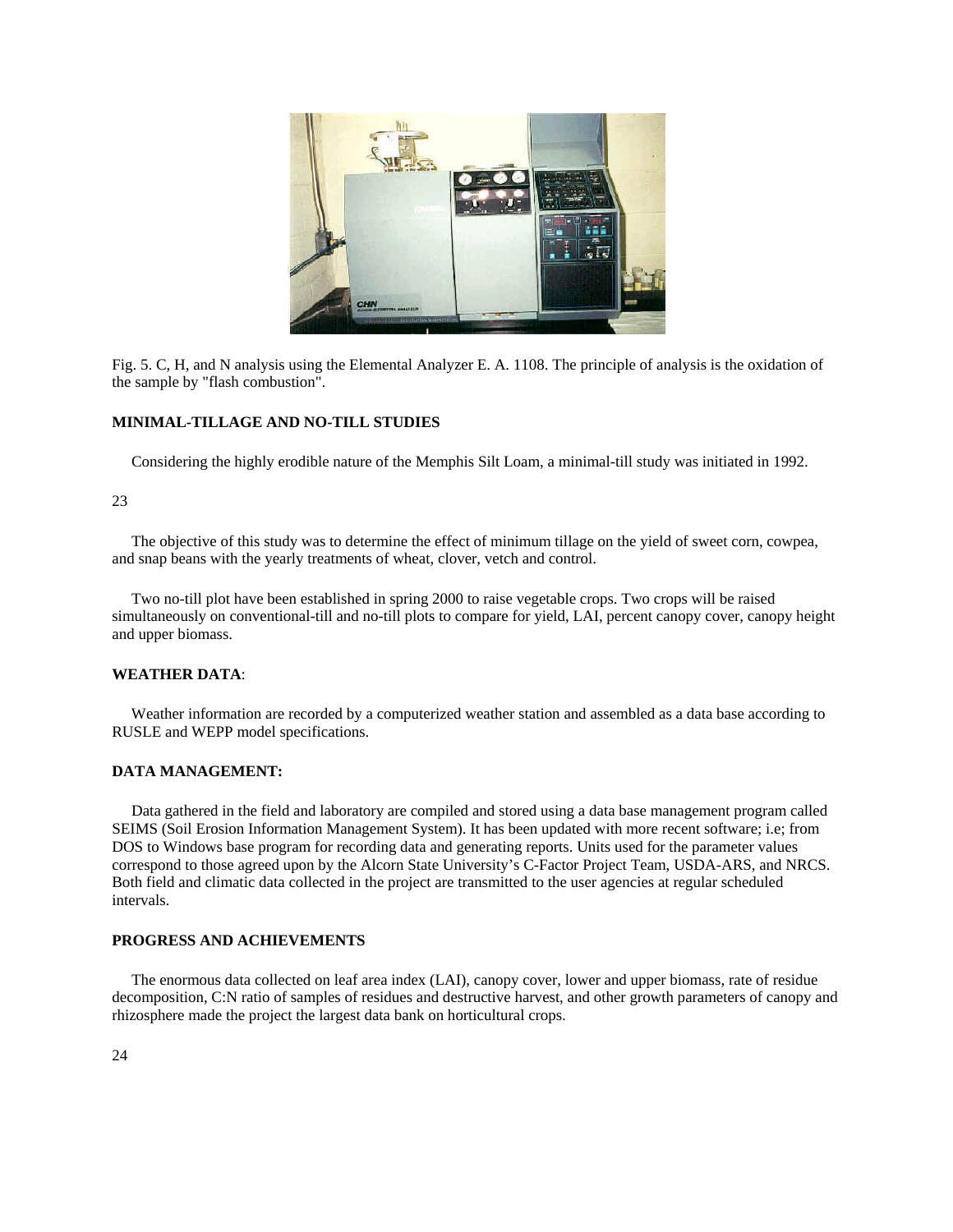**Horticultural crops studied:** Bell pepper, broccoli, cabbage, cantaloupe, cauliflower, Chinese cabbage, collards, cowpea, English peas, hot pepper, Irish potato, kale, lettuce, mustard, nectarine, okra, onion, peanut, plum, radish, snap beans, spinach, squash, strawberry, sweet corn, sweet potato, tomato, turnip, and watermelon.

**Agronomic crops studied:** Cotton, soybean, canola,

**Study continues on:** (1) Vegetables on conventional & no-till, and (2) muscadine, blueberry, peach, plum, and nectarine.

**Destructive Harvest Studies:** Completed data collection on 32 crops rai**s**ed on 246 research plots with a total of 87,984 readings until Fall 2000.

## **Non-Edible Plant Material Decay Study:**

3114 samples from 21 crops

**No-till:** Studies on vegetables continue

## **CHN Analysis:**

(a) Samples from destructive harvest - 557

(b) Samples from residue decomposition - 3114

# **Number of Publications:**

- (a) Papers presented and published at regional, national and international conferences - 21
- (b) Theses 3

## 25

## **ACKNOWLEDGEMENT:**

 Our sincere appreciation is extended to the U.S. Department of Agriculture for funding this project. We want to thank Mr. Mike Eanochs, Farm Manager, who is carrying out all field operations since its inception. We also thank Mrs. Zulma Cuadra, Secretary, for assistance with manuscript preparation.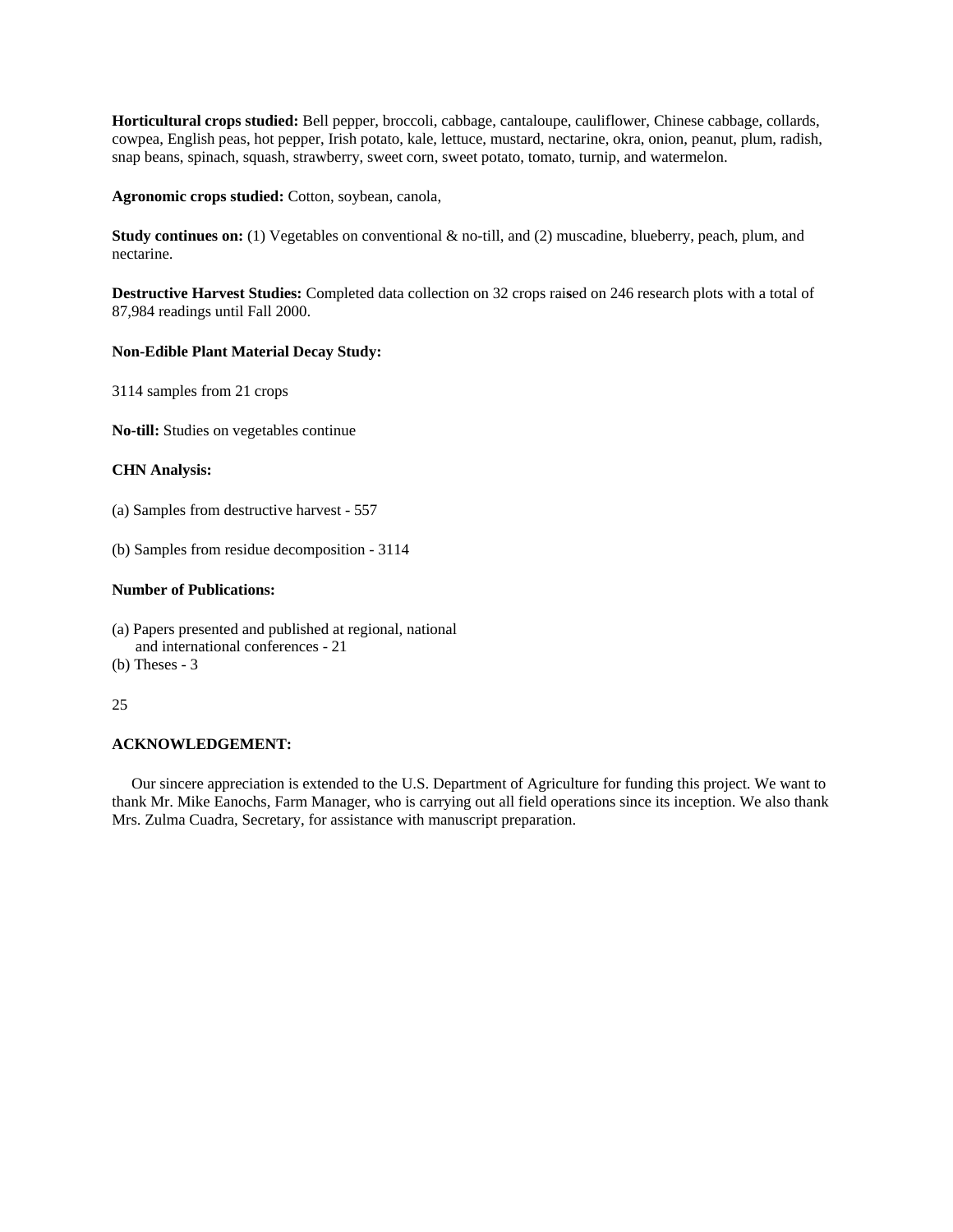# **REFERENCES**

- AccuPAR Operators' Manual. Decagon, 950 NE Nelson Court, Post Office Box 835, Pullman, Washing- ton 99163.
- Andren, O. T., Lindberg, U. Bostrom, M. Clarholm, A-C. Hansson, G. Johansson, and J. Lagerlof. 1990. Organic carbon and nitrogen flows. In O. Andren et al. (ed.) Ecology of arable land: Organisms, carbon and nitrogen cycling. Ecology Bull. 40:85-126.
- Ajwa, H. A., and M.A. Tabatebai. 1994. Decomposition of different organic materials in soils. Bull. Fertile Soils 18: 175-182.
- Amato, M., J.N. Ladd, A. Ellington, G. Ford, J.E. Mahoney, A.C. Taylor, and D. Walsgott 1987. Decomposition of plant material in Australian soils. IV. Decomposition *in situ* of  $^{14}C$ - and  $^{15}N$ - labeled legume and wheat materials in a range of southern Australian soils. Aust. J. Soil Res. 25:95-105.
- Armstrong, C. L., and J. K. Mitchell. 1987. Transformation of rainfall by plant canopy. Trans. ASAE 30:688-696.
- Bache, D.H. 1986. Momentum transfer to plant canopies; influence of structure and variable drag. Atmos. Environment 20:1369-1378.

26

- Beare, M. H., R. W. Parmelee, P. F. Hendrix, W. Cheng, D. C. Coleman, and D.A. Jr. Crossley. 1992. Microbial and faunal interactions and effects on litter nitrogen and decomposition in agricultural ecosystems. Ecological Monographs.62:569-591.
- Beare, M. H., B. R. Pohlad, D. H. Wright, and D. C. Coleman. 1993. Residue Placement and Fungicide Effects on Fungal Communities in Conventional and no-tillage Soils. Soil Sci. Soc. Am. J. 57:392-399.
- Benbrook, C., P. Crosson, and C. Ogg. 1984. Resource Dimensions of Agricultural Policy, in Proc. Agricultural and Food Policy Conference. Berkeley, CA: Giannini Foundation.
- Bentley, O. G. 1985. Soil erosion and crop productivity: A call for action. p.1-7. In R.F. Follet and B. A. Stewart (ed.). Soil erosion and crop productivity.
- Beste, C. E. 1973. Evaluation of herbicides in no-till pla- anted cucumber, tomatoes, and lima beans. N. E. Proc. Weed Sci. Soc. 7:232-239
- Biesemans, J. M., Van Meivenne, and D. Gabriels. 2000. Extending the RUSLE with the Monte Carlo error propagation technique to predict long-term average off-site sediment accumulation. J. Soil and Water Conservation. 55(1):35-42.
- Bremer, E., and C. van Kessel. 1992. Soil microbial biomass dynamics after addition of lentil and wheat residues. Soil Science Am. J. 56:1141-1146.
- Bremer, E., and C. van Kessel. 1992. Plant-Available Nitrogen from Lentil and Wheat Residues during a subsequent Growing Season. Soil Sci. Am. J. 56:1155-1160.

- Buringh, P. 1982. Potentials of world soils for agricultural production. p. 33-42. In managing soil resources. Plenary papers of the  $12<sup>th</sup>$  Int. Cong. of Soil Science, New Delhi, India. Int. Soc. Soil Sci., Wageningen, The Netherlands.
- Carlo Erba Instruments Production Manual. Carlo Erba Instruments, P. O. Box 10364. 120110 Milan, Cable Erbadas, Milan.
- Carter, M. R., and D. A. Rennie. 1984. Dynamics of Soil microbial biomass N under zero and shallow tillage for spring wheat, using 15N area. Plant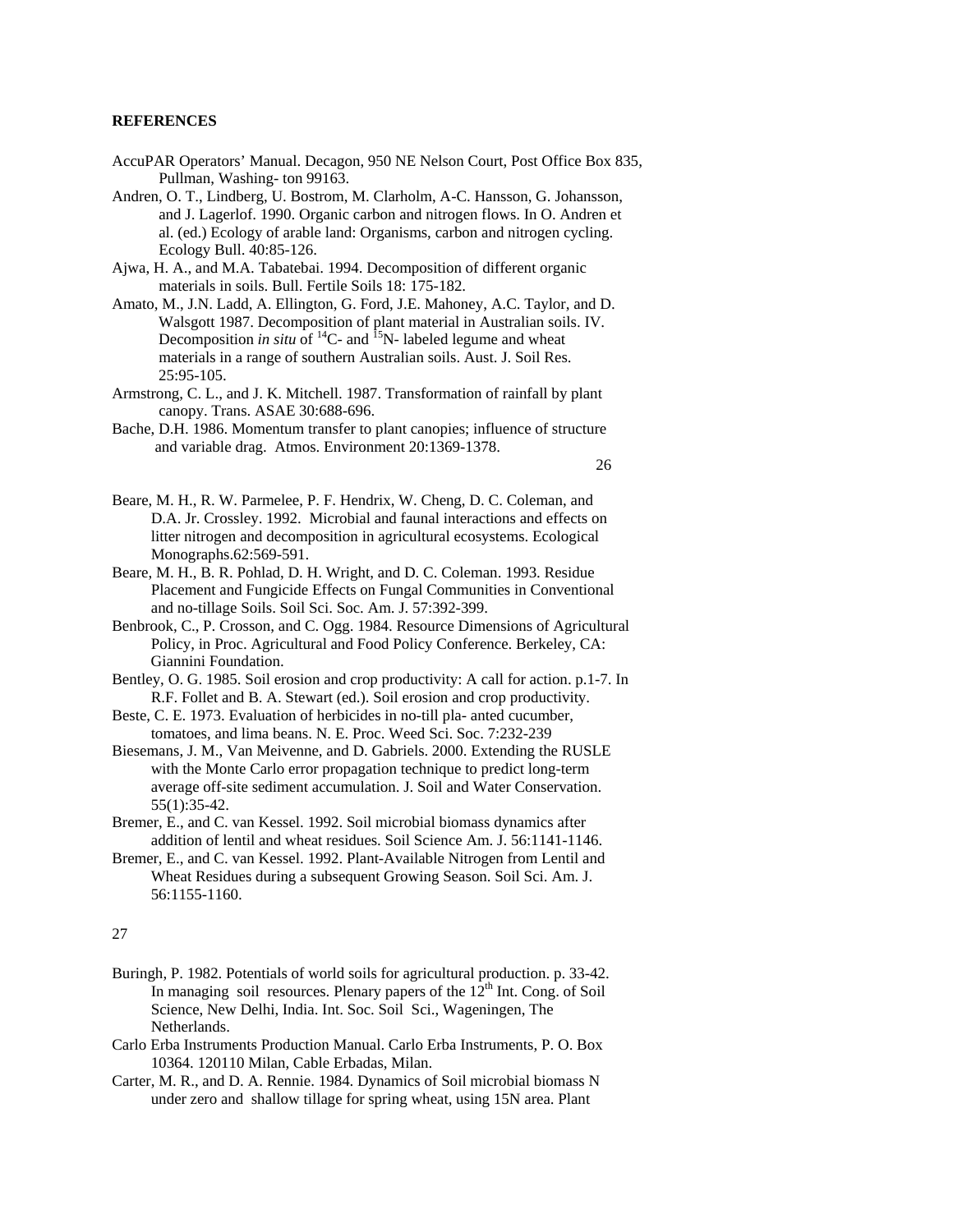Soil 76:157-164.

- Collins, H. P., P. E. Rasmussen, and C. L. Douglas. 1992. Crop rotation and residue management effects on soil carbon and microbial dynamics. Soil Sci. Soc. Am. J. 56:783-788.
- Coolman, R. M. and G. D. Hoyt. 1993. The effects of reduced tillage on the soil environment. HortTec- hnology 3(2):143-145.
- Crosson, Pierre. 1985. "National Costs of Erosion Effects on Productivity," in Erosion and Soil Pro- ductivity. St. Joseph, MI: American Society of Agricultural Engineers.
- Dewit, C. T. 1965. Photosynthesis of leaf canopies. Agricultural Research Rep. 663. Pudoc. Wagen- ingen, Netherlands.
- Doran, J. W. 1980. Soil microbial and biochemical changes associated with reduced tillage. Soil Science of America Journal 44:765-771.
- Douglas, C. L., Jr., R. R. Allmasas, P. E. Rasmissen, R. E. Ramig, and N. C. Roader. 1980. Wheat straw composition and placement effects on the Pacific Northwest. Soil Sci. Soc. Am. J. 44:833-837.

## 28

- Dudal, R. 1982. Land degradation in a world perspective. J. Soil Water Conservation. 37:345 - 349.
- Emerson, R. A. 1903. Experiments in mulching garden vegetables. Nebr. Agr. Expt. Sta. Bul. 80.
- Estes, E. A., W. A. Skroch, T. R. Konsler, P. B. Shoemaker, and K. A. Sorensen. 1985. Net economic values of eight soil management practices used in stake tomato production. J. Amer. Soc. Hort. Sci. 110(6):812-816.
- Evans, L. T. 1993. Crop evaluation, adaptation and yield. Cambridge University Press, London.
- Fischer, R. 1993. Wheat. p. 129-137. In potential productivity of field crops under different environments. IRRI, Los Banos, Philippines.
- Flanagan, D. C. and M. A. Nearing. 1995. USDA-WaterErosion Prediction Project: Hillslope profile and watershed model documentation. NSERL Report No. 10 USDA-ARS National Soil Erosion Research laboratory, West Lafayette, IN 47097-1196.
- Foster, G. R., and L. J. Lane. 1987. User Requirements. USDA-Water Erosion Prediction Project (WEPP). NSERL Report No. 1. USDA, ARS, National Soil Erosion Research Laboratory, W. Lafayette, Indiana.
- Fox, R. H., and R. J. K. Myers, and I. Vallis. 1990. The nitrogen mineralization rate of legume residues in soil as influenced by their polyphenol, lignin, and nitrogen contents. Plant Soil 129:251-259.
- Fryrear, D. W., A. Saleh, and J. D. Bilbro. 1998. A single event wind erosion model. Transactions of American Society of Agricultural Engineers (5):1369-1374.

- Gilley, J. E., S. C. Finkner, and G. E. Varvel. 1986. Run-off and erosion as affected by sorghum and soybean residue. Transactions of the ASAE 29(6):1605-1610.
- Gilmor, J. T., A. Mauromoustakos, P. M. Gale, and R. J. Norman. 1998. Kinetics of crop residue decomposition: Variability among crops and years. Soil Sci. Soc. Am. J. 62:750-755.
- Groffman, P. M. 1985. Nitrification and denitrification in conventional and no-tillage soils. Soil Sci. Soc. Am. J. 49:329-334.
- Hagen, L. J. 1991. A wind erosion prediction system to meet user needs. Journal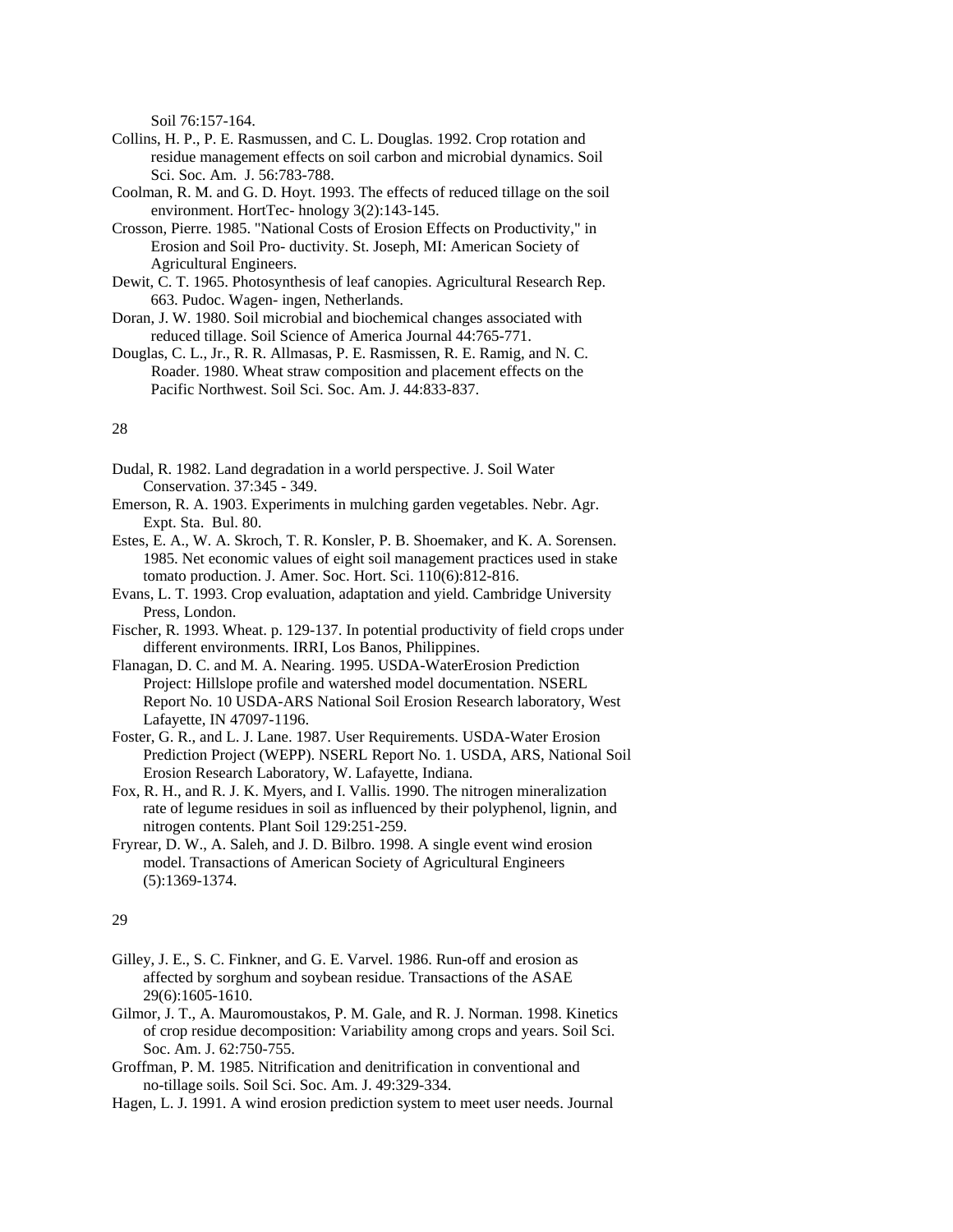of Soil and Water Conservation 46(2):105-111.

- Hagen, L. T., L. E. Wagner, and J. Tatarke. 1995. Wind Erosion Prediction System (WEPS). NSERL Report. No. 11. July 1995. National Soil Erosion Research Laboratory, USDA-ARS-MWA, West Lafayette, IN.
- Hendrix, P. F., R. W. Parmelee, D. A. Crossley, D. C. Coleman, E. P. Odum, and P. M. Groffman. 1986. Detritus food webs in conventional and no-tillage agroecosystems. BioScience 36:374-380.
- Holland, E. A., and D. C. Coleman. 1987. Litter placement effects on microbial and organic matter dynamics in an agroecosystem. Ecology 68:425-433.
- Hoyt, G. D. 1999. Tillage and cover residue effects on vegetable production. HortTechnology 9(3):351- 358.
- Hoyt, G. D, A. R. Bonanno, and G. C. Parker. 1996. Influence of herbicides and tillage on weed control, yield, and quality of cabbage (Brassica oleraceae L. var. capitata). Weed Technology 10:50-54.

30

- Hoyt, G. D., and W. L. Hargrove. 1986. Legurne cover crops for improving crop and soil management in the Southern U. S. HortScience 21(3):397-402.
- Hoyt, G. D., D. W. Monks, and T. J. Monaco. 1994. Conservation tillage for vegetable production. HortTechnology. 4(2):129-135.
- Hairston, J. E., J. O. Sanford, J. C. Hays, and L. L. Reinschmidt. 1984. Crop yield, soil erosion, and net return from tillage systems in the Mississippi Blacklands Prairie. J. Soil Water Conservation. 56:1223-1237.
- Ishii, R. 1993. Leaf photosynthesis in rice in relation to grain yield. P. 501-509. In Y. P. Absol (ed.) Photosynthesis: Photo reactions to plant productivity. Kluwer Academic Publishers, Dordrecht, The Netherlands.
- Ivarson, K. C., and F. J. Snowden. 1970. Effect of frost action and storage of soil at freezing temperatures on the free amino acids, free sugars and respiratory activity in Soil. Can. J. Soil Sci. 191-198.
- Janzen, H. H., J. B. Bole, V. O. Biederbeck, and A. E. Slinkard.1990. Fate of N applied as green manure or ammonium fertilizer to soil subsequently cropped with spring wheat at three sites in western Canada. Can. J. Soil Sci. 70:133-322.
- Janzen, H. H., and S. M. McGinn. 1991. Volatile loss of nitrogen during decomposition of legume green manure. Soil Biol. Biochem. 23(3):291-297
- Jones, J. N., Jr., J. E. Moody, and J. H. Lillard. 1969. Effects of tillage, no-tillage, and mulch on soil water and plant growth. Agron. J. 61:719-721.ly grown popcorn. Hort Science 20:136-137.

- Knavel, D. E., J. W. Herron, and G. M. White. 1985. No-till popcorn performs as well as conventionally grown popcorn. HortScience 20:136-137.
- Knipling, E. B. 1970. Physical and physiological bases for the reflectance of visible and near infrared radiation from vegetation. Remote Sens. Environ. 1:55-159.
- Kusmenoglu, I., and F. J. Muchlbauer. 1998. Genetic variation for biomass and residue production in lentil: I. Relationship to Agronomic Traits. Crop Sci. 38:907-910.
- Ladd, J. N., and M. Amato. 1986. The fate of nitrogen from legume and fertilizer sources in soils succ- essively cropped with wheat under field conditions. Soil Biol. Biochem. 18:417-425.
- Lal, R., and B. A. Stewart. 1990. Soil degradation. Need for action: Research and development priorities. Adv. Soil Sci. 11:331-336.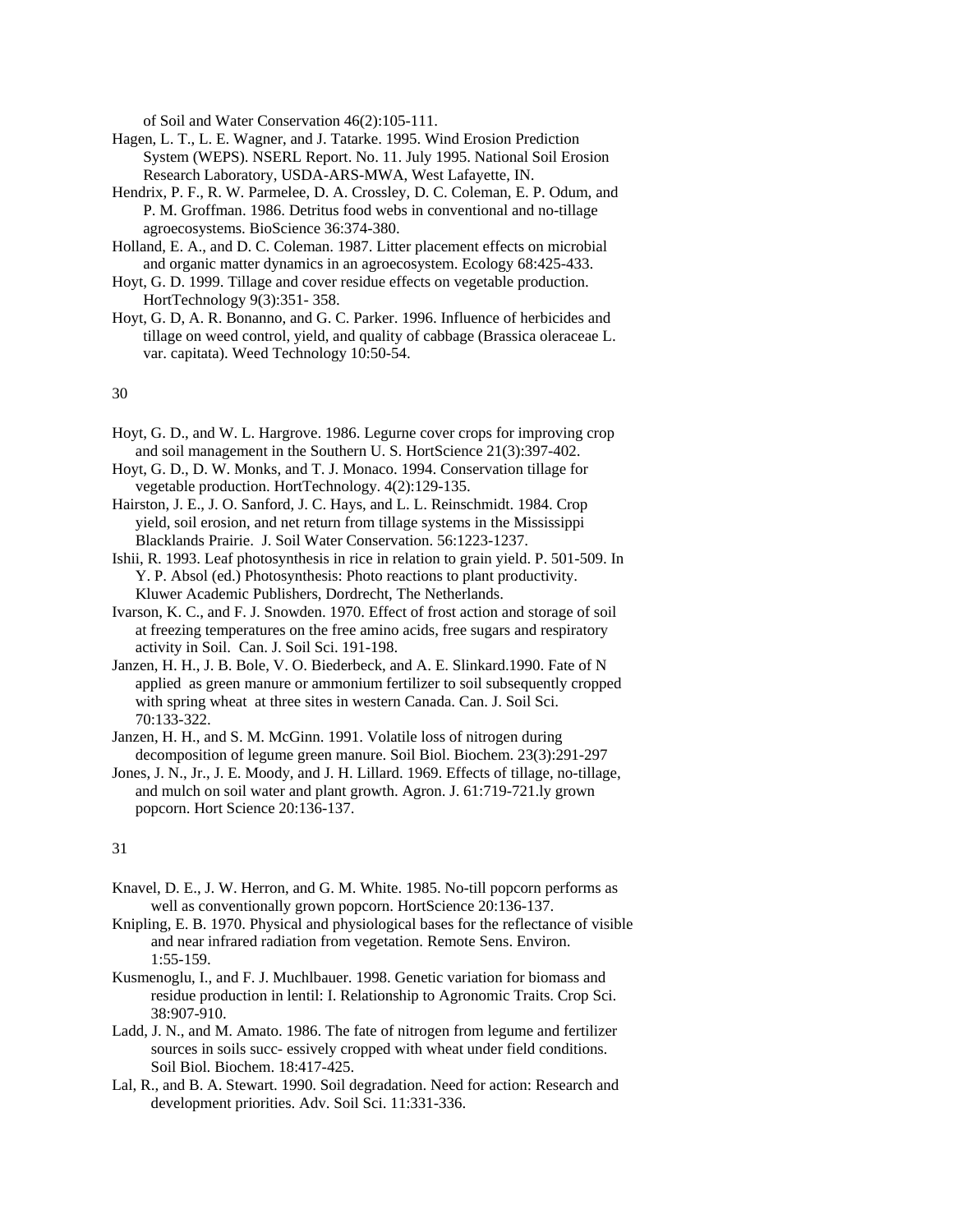| Lane, L. J., and M. A. Nearing (ed.). 1989. Water Erosion Prediction Project |
|------------------------------------------------------------------------------|
| Landscape profile mo- del documentation. NSERL Rep. 2. Natl. Soil            |
| Erosion Res. Lab., USDA-ARS, Purdue Univ., West Lafayette, IN.               |

- Larson, W. E. 1981. Protecting the Soil resource bases. J. Soil Water Conservation. 36:13-36.
- Lopez, Bermudez, F., and J. Albaladejo. 1990. Factors ambientales de la degradation del suelo en el area Mediterranean. P. 15-45. In J. Albaladejo et al. (ed). Soil degradation and rehabilitation in Mediterranean environmental conditions. CSIC, Murcia, Spain.
- Lowrance, R., Altier L. S., Williams S. P., Sheridan, D.D., Bosch Hubbard, R. K. and Thomas, D. L. 2000. REMM. The Riparian Ecosystem Management Model. J. Soil and Water Conservation. 55(1):27-34.

#### 32

Lugo- Mercando, H. M., J. Badillo-Feliciano, and F. H. Ortizalvarado. 1984.

Effects of no-tillage and various tillage methods on yields of maize; field beans, and pepper grown on a mothsoil in Southern Puerto Rico. J. Agr. Uni. P. R.68:349-354

- Lynch, J. M., and L. M. Panting. 1980. Cultivation and the soil biomass. Soil Bio. Biochem. 12:29-33.
- Morgan, R. P. C. 1985. Effect of Corn and Soybean Canopy on soil detachment by rainfall. Trans. ASAE 28:1135-1140.
- Morrison, J. E., Jr., C. Huang, D. T. Lightle, and C. S. T. Daughtry. 1993.
- Residue measurement techniques. J. Soil And Water Conservation. 48(6):479-483. Morrison, J. E., Jr., D. C. Milbocker, W. O. Alkinson and J. H. Smiley. 1973. Transplanter modification and survival under no-tillage conditions. Hort Science 8:483-485.
- Morrison, J. E., Jr., R. W. Rickman, D. K. McCool, and K. L. Pfeiffer. 1997. Measurement of wheat residue cover in the Great Plains and Pacific Northwest. J. Soil and Water Conservation. 52(1):59-65.
- Morse, R. D., C. M. Tessore, W. E. Chappell, and C. R. O'Dell. 1982. Use of no-tillage for summer vegetable production. Veg. Growers News. 37(1):1.
- Moschler, W. W., G. M. Shear, D. C. Martens, G. D. Jones, and R. R. Wilmouth. 1972. Comparative yield and fertilizer efficiency of no-tillage and conventionally tilled corn. Agron. J.64:229-2301.

#### 33

- Moss, D. N., and R. B. Musgrove. 1971. Photosynthesis and crop production. Adv. Agron. 23:317-336.
- Muchow., R. C., and T. R. Sinclair. 1994. Nitrogen response of leaf photosynthesis and canopy radiation use efficiency in field-grown maize and sorghum. Crop Sci. 34:721-727.
- Mundy, C., N. G. Creamer, C. R. Crozier, L. G. Wilson, and R. D. Morse. 1999. Soil physical propertiesand potato yield in no-till, subsurface-till, and conventional-till system. HortTechnology 9(2):240-247.
- Mustaghimi, S., T. A. Dillaha, and V. O. Shenhultz. 1988. Influence of tillage systems and residue levels on run-off, sediment, and phosphorus losses. Transactions of the ASAE 31(1):128-132.

Myers, Peter. 1985. Washington Post Magazine (Aug. 25):19.

Nam, N. H., G. V. Subbarao, Y. S. Chauhan, and C. Johnson. 1998. Importance of canopy attributes in determining dry matter accumulation of pigeon pea under contrasting moisture regimes. Crop Sci. 38:955-961.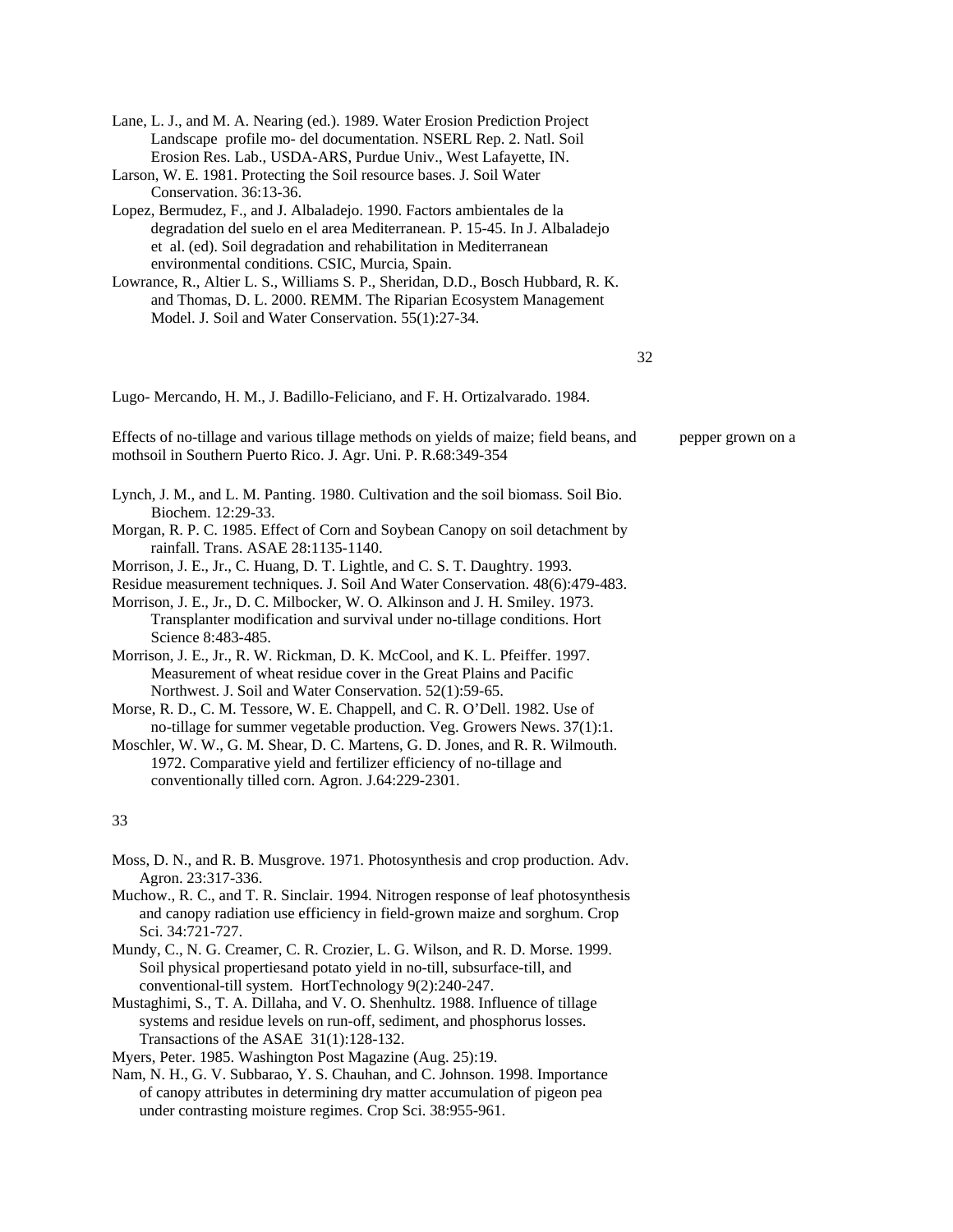- NSERL. 1995. WEPP User Summary. National Soil Erosion Research Lab. USDA-ARS-MWA. NSERL Report No. 11. 1196 Soil Building, West Lafayette, In 47907-1196.
- Ocio, J. A., P. C. Brookes, and D. S. Jenkinson. 1991. Field incorporation of straw and its effects on soil microbial biomass and soil inorganic N. Soil Biol. Biochem. 23:171-176.
- OECD. 1994. (Organization for Economic Cooperation and Development). Towards Sustainable Agricul- tural Production: Cleaner Technologies. Paris, France: OECD.

34

- Pastor, J., and W. M. Post. 1986. Influence of climate, soil moisture and succession on forest carbon and nitrogen cycles. Biogeochemistry 2:3-27.
- Pearson, C. J. 1984. Introduction. Pp. 1-9. In C. J. Pearson (ed.). Control of crop productivity. Academic Press, New York.
- Peterson, A. E., and J. B. Swan. 1979. Universal Soil Loss Equation: Past, Present, and Future. InPeterson and Swan (ed.). Proceedings of the soil science society of America, Madison, Wisconsin.
- Phillips, R. E. and S. H. Phillips. 1984. No-tillage agriculture. Van Nostrand Reinhold, New York.
- Quinn, N. W., and J. M. Laflen. 1983. Characteristics of raindrop through fall under corn canopy. Trans. ASAE 26:1445-1450.
- Renard, K. G. 1992. Computerized calculations for conservation planning. Agricultural Engineering. July, 1992:16-17.
- Renard, K. G., G. R. Foster, G. A. Weesies, D. K. McCool, and D. C. Yoder. 1997. Predicting soil erosion by water: A guide to conservation planning with the Revised Universal Soil Loss Equation (RUSLE). USDA-ARS, Agriculture Handbook 703.
- Renard, K, G., G. R. Foster, G. A. Weesies, and J. P. Porter. 1991. RUSLE: Revised Universal Soil Loss Erosion Equation. Journal of Soil and Water Conservation 46:30-33.
- Renard, K. G., G. R. Foster, D. C. Yoder, and D. K. McCool. 1994. RUSLE: revisited: Status, questions, answers, and the future. Journal of Soil and Water Conservation 49:213-220.
- Retta, A. and D. V. Armburst. 1995. Estimation of leaf and stern area in the wind erosion prediction system (WEPS). Argon. J. 87:93-98.

- Rice, C. W., and M. S. Smith. 1982. Denitrification in no-till and plowed soils. Soil Sci. Soc. Am. J. 46:1168-1173.
- Risse, L. M., M. A. Nearing, A. D. Nicks, and J. M. Laflen. 1993. Error assessment in the Universal Soil Loss Equation. Soil Sci. Soc. Am. J. 57:825-833.
- Ross, J. 1981. The radiation regime and architecture of plant stands. W. Junk, The Hague.
- Savabi, H. R. ,D. C. Flanagan, B. Hebel, and B. A. Engel. 1995. Application of WEPP and GIS-GRASS a small watershed in Indiana. J. Soil and Water Conservation. 50(5): 477-483.
- Schomberg, H. H., J. L. Steiner. 1994. Predicting crop residue distribution and cover for erosion modeling. Pp. 27-34 in the proceedings of Great Plains Agriculture Council Crop Residue Management Conference, August, 1994 at Amarillo, TX.
- Siddoway, F. H., W. S. Chepil, and D. V. Armbrust. 1965. Effect of kind, amount,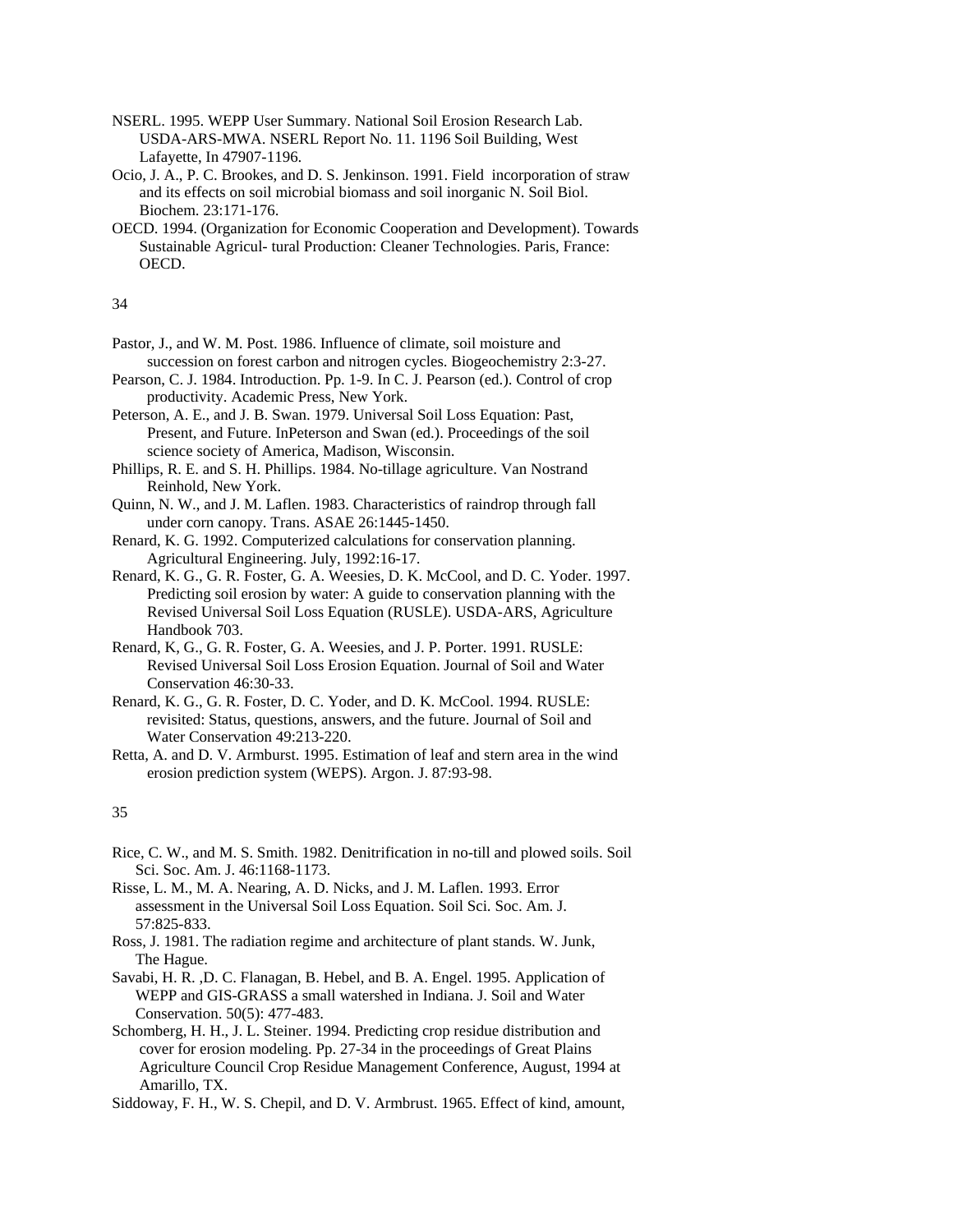and placement of residue on wind erosion control. Transactions of American Society of Agricultural Engineers 8(3):327-331.

- Soil Conservation Service. 1993. Here's looking at RUSLE. SCS newsletter dated May 14, 1993. USDA, Natural Resources Conservation Service. (Formerly the Soil Conservation Service),Washington, D. C.
- Stott, D. E. 1991. RESMAN: A tool for soil conservation education: J. Soil and Water Conservation. 46:332-333.
- Stott, D. E. and J. R. Barrett. 1993. RESMAN: Software for simulating changes in surface crop residue mass and cover. Soil Science Soc. of Am. Journal (submitted August 1993).

36

- Stott, D. E. and J. B. Rogers. 1990. RESMAN: A residue management decision support program. Public domain software. NSERL Publication #5, 266kb. USDA-Agricultural Research Service National Soil Erosion Research Laboratory, West Lafayette, IN.
- Unger, P. W. 1988. Residue management for dryland farming. P. 483-489. In P. W. Unger et al. (ed.) challenges in dryland agriculture: A global perspective. Texas Agricultural Experiment Station. Amarillo/Bushland, TX.
- USDA. 1989. Water Erosion Prediction Project: Hillslope Model Documentation, USDA-ARS, NSERL, Report No. 2, L. J. Lane, and M. A. Neasing (eds.). USDA-ARS, West Lafayette, Indiana.
- USDA. 1990. Agricultural Stabilization and Conservation Service (ASCS), contract data on the first nine Conservation Reserve Program sign-ups. USDA-ARS, Washington, D. C.
- VanDoren, D. M. Jr., and R. R. Allmaras. 1978. Effect of residue management practices on the soil physical environment, microclimate, and plant growth. P. 49-83. In W. R. Oschwald (ed.) Crop residue management systems. ASA Spec. Publ. 31. ASA, CSSA, and SSSA, Madison,WI.
- Vigil, M. F., D. E. Kissel and S. J. Smith. 1991. Field crop recovery and modeling of nitrogen minera- lized from labeled sorghum residue. Soil Sci. Soc. Am. J. 55:1031-1037.
- Wagger, M.G. 1993. Role of cover crops in soil waterand nitrogen dynamics. Soil Sci. Soc. N. C. Boc. 36:59-60.

37

- Wagger, M. G. and H. P. Denton. 1989. Tillage effects on grain yields in a wheat, double-crop soybean, and corn rotation. Agron. J. 81:493-498.
- Whitehead, D. C., D. R. Lockyer, and N. Raistrick. 1988. The volatilization of ammonia from perennial ryegrass during decomposition, drying and induced senescence. Ann. Bot. (Fennici) 61:567-571.
- Wiegand, C. L. H. W. Gausman, and W. A. Allen. 1972. Physiological factors and optical parameters as bases of vegetation discrimination and stress analysis P. 82-102. In Proc. Seminar, Operational Remote Sensing, Houston, TX. 1-4 Feb. 1972. Am. Soc. Photogram., Falls Church, VA.
- Williams, J. R., C. A. Jones, J. R. Kinisy and D. A. Spanel. 1989. The EPIC crop growth model. Transition. ASAE 32 (2):497-511.
- Wilson, D. O., and W. L. Hargrove. 1986. Release of nitrogen from crimson clover residue under two tillage systems. Soil Sci. Soc. Am. J. 50: 1251-1254.
- Wischmeier, W. H. 1972. Upland erosion analysis. In H. W. Shen (ed.) Environmental impact on rivers. Water Resources Publications. Chapter 15. Fort Rollins, Colo.

Wischmeier, W. H. 1973. Conservation tillage to control water erosion. p. 133-141.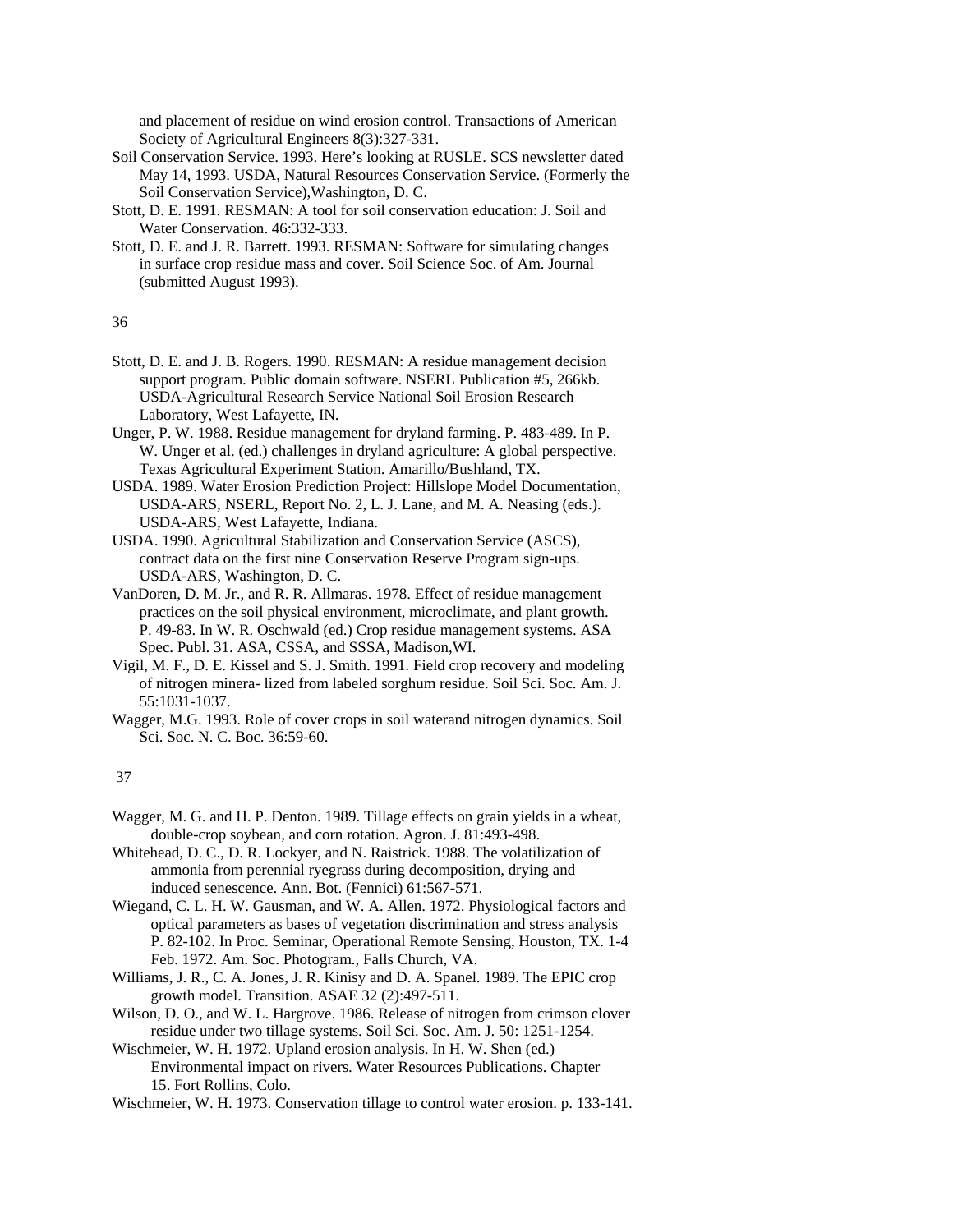In Proc. of the National Conservation Tillage Conference. Soil Conserv. Soc. of Am., Ankeny, Iowa.

Wischmeier, W. H. 1975. Estimating the soil loss equation's cover and management factor for undisturbed land. p. 118-125. In present and prospective technology for predicting sediment yields and sources. USDA-ARS. ARS-5:40.

# 38

- Wischmeier, W. H. and D. D. Smith. 1978. Predicting rainfall erosion: A guide to conservation plan- ning. USDA Agriculture Handbook 537, Washington, D.C.
- Woodruff, N. P., and F. H. Siddoway. 1965. A wind erosion equation. Soil Science Society of America Proceedings 29:602-608.
- World Bank. 1992. Development and the environment. World Bank Development Report 1992. Washington, D. C. World Bank.
- Yaccob, O., and G. J. Blair. 1980. Mineralization of N-labeled legume residues in soils with different nitrogen contents and its uptake by Rhodes grass. Plant Soil 57:237-248.
- Yoshida, S. 1981. Fundamentals of rice crop science. IRII, Los Banos, Philippines.

## **AUTHORS**

Girish K. Panicker Project Coordinator Soil Conservation Research Project (C-factor research) Alcorn State University Alcorn State, MS 39096

Suresh C. Tiwari Professor of Agronomy (Rtd) Department of Agriculture Alcorn State University Alcorn State, MS 39096

Glenn A. Weesies Conservation Agronomist USDA-NRCS National Soil Erosion Research Lab Purdue University West Lafayette, IN 47907

Diane E. Stott Soil Microbiologist USDA-ARS National Soil Erosion Research Lab Purdue University West Lafayette, IN 47907

Ahmad H. Al-Humadi Research Associate Soil Conservation Research Project (C-factor research) Alcorn State University Alcorn State, MS 39096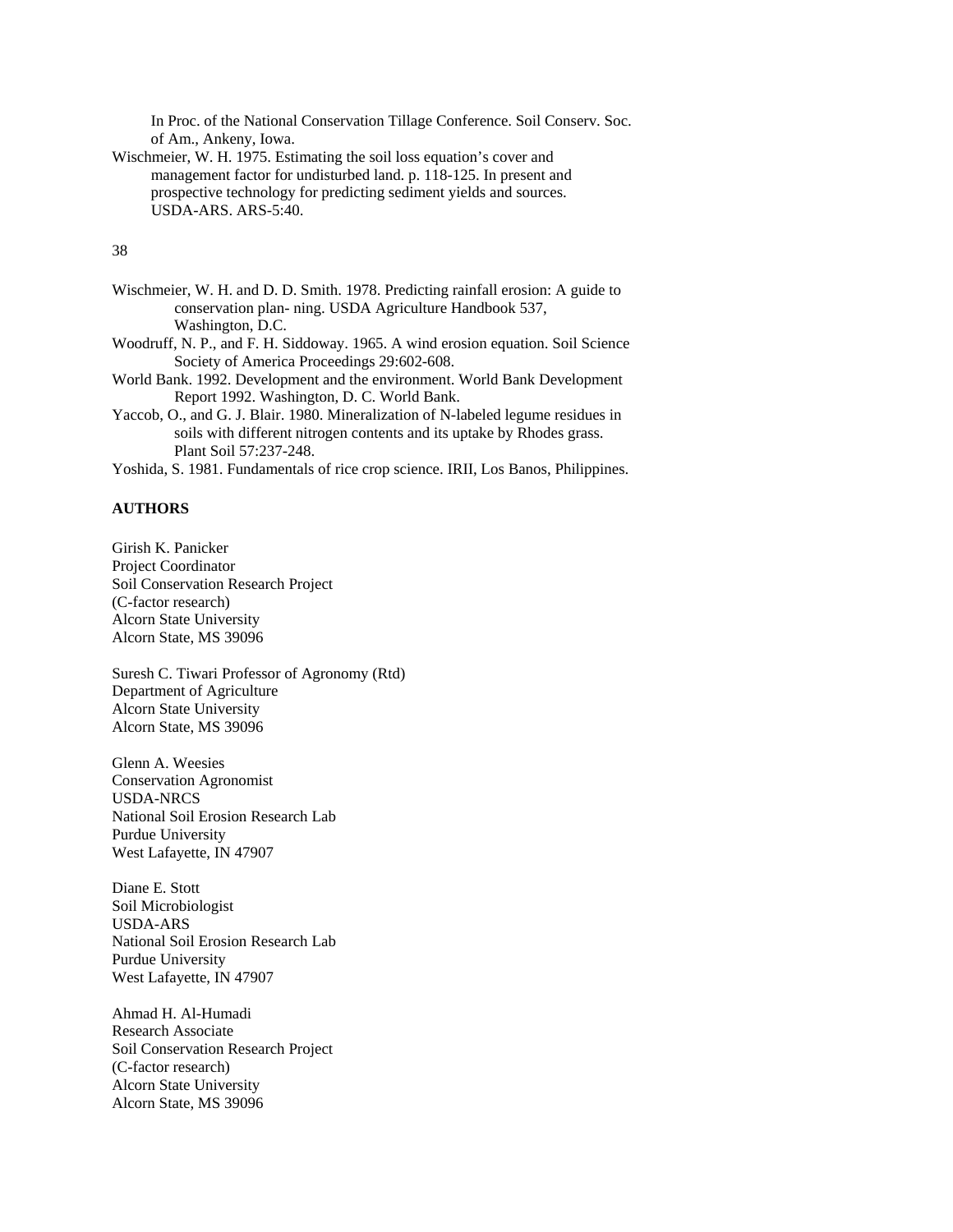Cedric A. Sims Research Assistant Soil Conservation Research Project (C-factor research) Alcorn State University Alcorn State, MS 39096

Liang C. Huam Professor of Agricultural Economics Department of Agriculture Alcorn State University Alcorn State, MS 39096

Patrick E. Igbokwe Professor of Horticulture Department of Agriculture Alcorn State University Alcorn State, MS 39096

Om P. Vadhwa Professor of Agronomy Department of Agriculture Alcorn State University Alcorn State, MS 39096

Alton B. Johnson Assistant Professor of Soil Physics Department of Agriculture Alcorn State University Alcorn State, MS 39096

## 41

Jesse Harness Project Administrator & Associate Extension Administrator Research and Extension Complex Alcorn State University Alcorn State, MS 39096

James Bunch Regional Technologist for South Central Region, USDA-NRCS National Plant Data Center Baton Rouge, LA 70874

Thomas E. Collins Soil Conservationist, USDA-NRCS Federal Building, Jackson, MS 39269